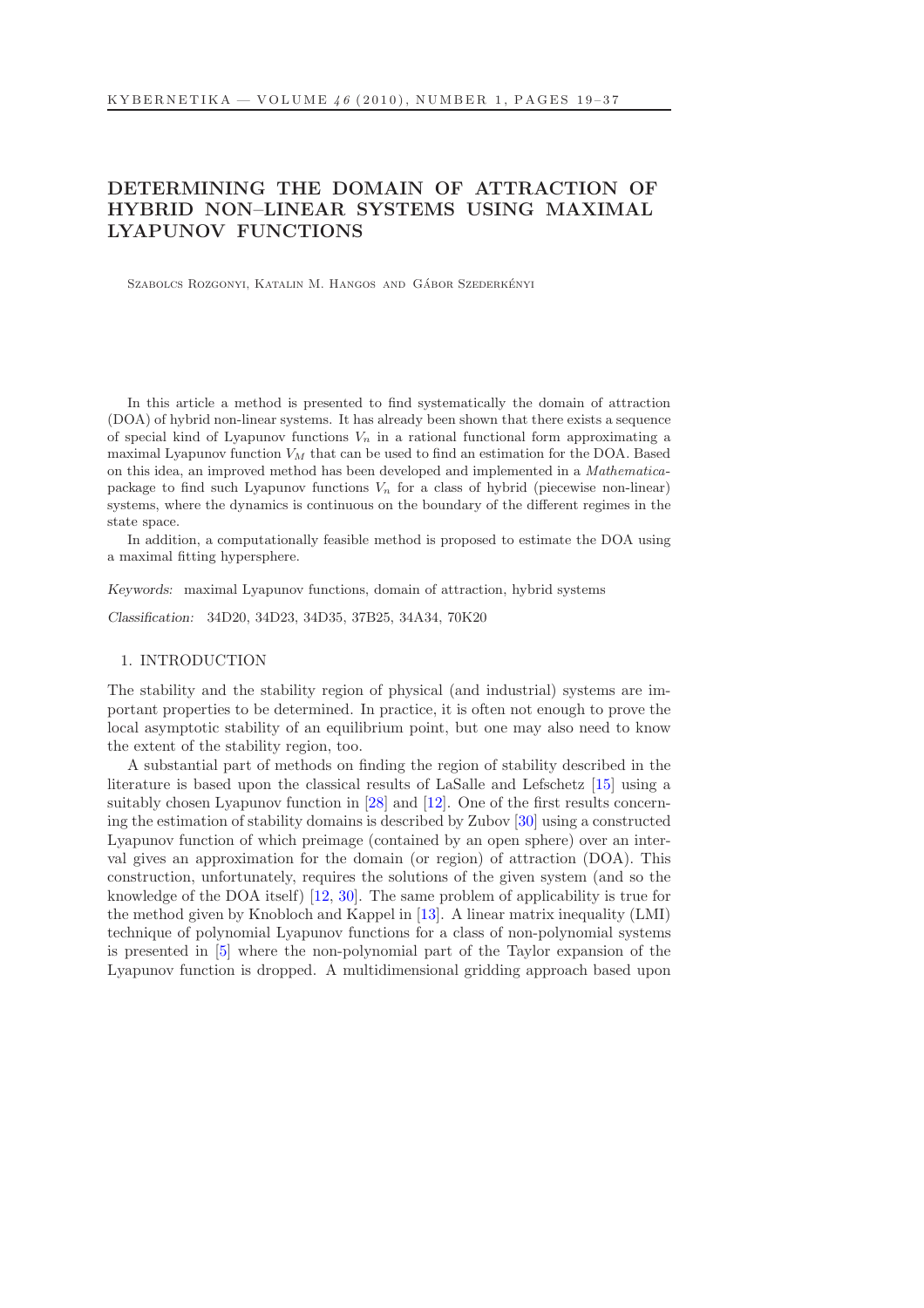the use of Chebyshev points is presented in [\[10\]](#page-17-4). [\[4\]](#page-17-5) describes an LMI based method for estimating the so-called Robust Domain of Attraction for uncertain polynomial systems where the multiplicative uncertainties belong to a polytope. In [\[6\]](#page-17-6), the domain of attraction of polynomial system is estimated using the union of a continuous family of Lyapunov function estimates. The computation of the minimal distance between a point and a surface in finite dimensional spaces is a fundamental subproblem in DOA estimation. [\[7\]](#page-17-7) presents a general framework in which certain classes of minimum distance problems are solved via LMI computations. The above mentioned methods, however, are applicable for smooth non-linear ordinary differential equation (ODE) systems.

Computing the DOA for hybrid systems containing continuous and discrete components is far less advanced [\[1\]](#page-16-0). Here again, Lyapunov function based methods are usually applied. One possible approach that is followed e.g. in  $[19]$  is to construct the overall Lyapunov function of the system from known nonstrict Lyapunov functions for the dynamics and finite sums of persistence of excitation parameters.

The subject of this paper is to use a special Lyapunov function, the so called maximal Lyapunov function proposed by Vanelli and Vidyasagar in [\[25\]](#page-18-2), to develop an algorithm to estimate the DOA of a class of hybrid non-linear systems. The maximal Lyapunov function can be constructed by using an iterative procedure and the DOA is estimated by its appropriately chosen level-set. The algorithm requires to perform a combination of symbolic and numerical calculations, therefore the Mathematica system has been chosen for its implementation. A similar iterative approximation algorithm for the approximate analytical solution to a non-linear undamped Duffing equation is reported in [\[27\]](#page-18-3), where the authors have also implemented their method in Mathematica. The approximation of the stability region of a special BDF–Runge–Kutta type formulas implemented in Mathematica has also recently been reported in [\[26\]](#page-18-4).

The structure of the paper is the following. First the fundamental notions and definitions are given including the stability of ODE systems, maximal Lyapunovfunctions and hybrid systems. Then the numerical method is shown to find the DOA of a non-linear hybrid system which is then demonstrated via examples.

## 2. BASIC NOTIONS

<span id="page-1-0"></span>In the following we will consider the ordinary autonomous differential system in the form of

$$
\dot{x} = f(x) \tag{1}
$$

where  $f: \mathbb{R}^n \to \mathbb{R}^n$  is continuous and moreover we assume that for each  $x \in \mathbb{R}^n$  a unique solution  $\phi(t, x)$  exists which is defined on R such that  $\phi(0, x) = x$ . Then all necessary conditions are satisfied [\[8\]](#page-17-9) to allow  $\phi(t, x)$  to define a dynamical system on  $\mathbb{R}^n$ . Note that if f, for instance, is of global Lipschitz-type then the mentioned conditions are met.

Throughout the paper  $(X, \rho)$  denotes *locally compact metric space* with metric ρ. Sets  $\mathcal{I}(A)$ , A,  $\mathcal{P}(A)$  and  $\partial A$ , denotes the interior of A, closure of A, power set and the boundary of A respectively. The following notions shall be used in addition: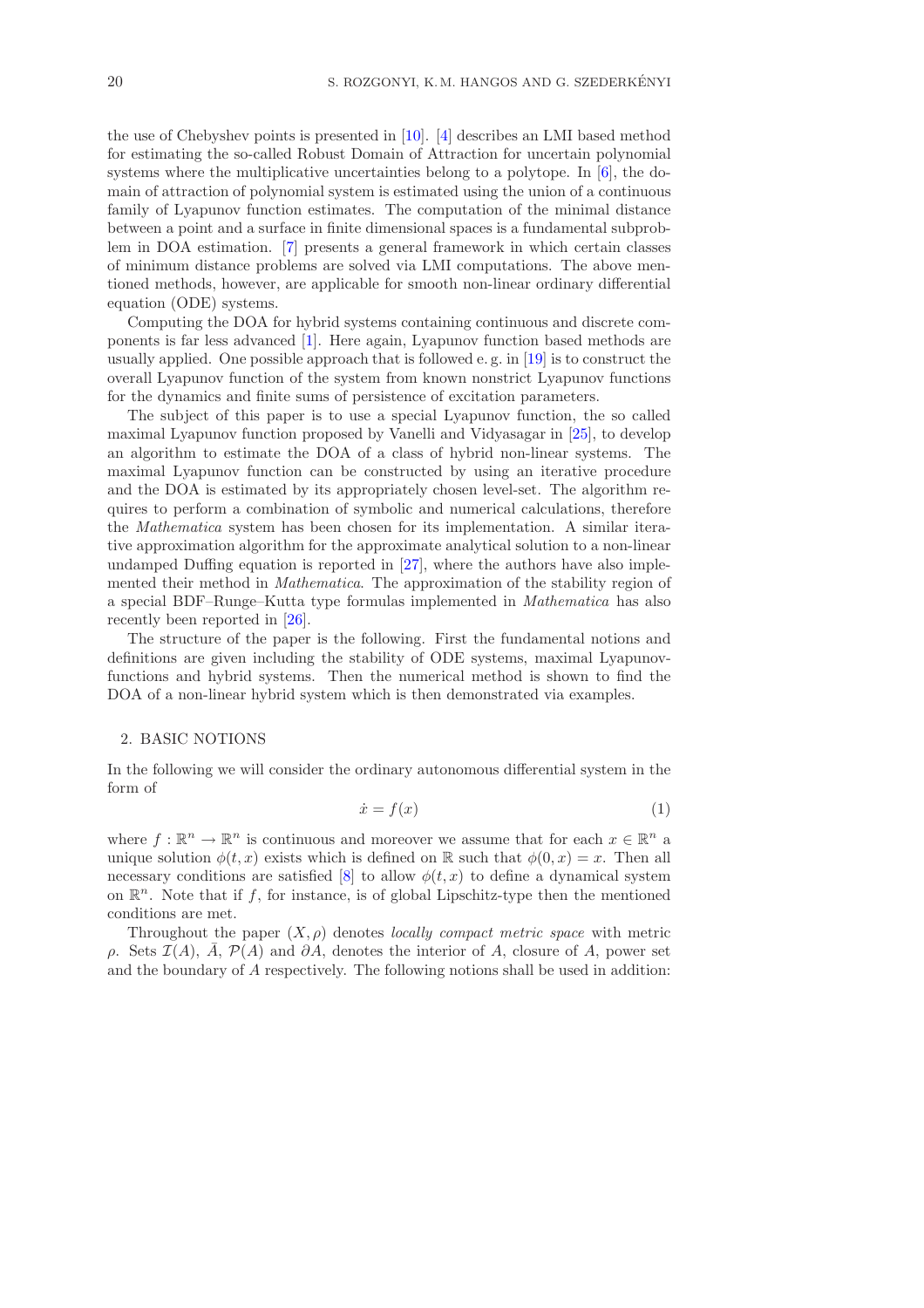$S(x,\xi) = \{y \in X : \rho(x,y) < \xi\}$  is the ξ-neighbourhood of point  $x, S[x,\xi] = \{y \in$  $X : \rho(x, y) \leq \xi$  is its closed  $\xi$ -neighbourhood,  $S(M, \xi) = \{y \in X : \rho(y, M) < \xi\}$ is the ξ-neighbourhood of set M,  $S[M,\xi] = \{y \in X : \rho(y,M) \leq \xi\}$  is its closed  $\xi$ -neighbourhood and  $H(x,\xi) = \{y \in X : \rho(x,y) = \xi\}$  is the sphere-surface with radius  $\xi$  centred at x. If we refer to some neighbourhood of the origin then the first parameter is left.

## 2.1. Stability and attractivity of ODE systems

The mathematical notions related to the region of stability with respect to a given stationary point of an ODE are given below [\[2\]](#page-16-1).

**Definition 2.1.** A set  $M \subset X$  is called *invariant* (*positively invariant*) whenever  $\phi(t,x) \in M$  for all  $t \in \mathbb{R}$   $(t \in \mathbb{R}^+)$  and  $\phi(0,x) = x$ , i.e. the set M is positively invariant if for every initial condition in M the trajectory  $\phi(t, x)$  is contained in M.

**Definition 2.2.** For any given  $x \in X$  the set  $\Lambda^+(x)$  is called *positive or omega limit* set for x and  $J^+(x)$  is called the first positive prolongational limit set of x where  $\Lambda^+(x) = \{ y \in X \mid \exists \{t_n\} \subset \mathbb{R} : t_n \to \infty \land x(t_n) \to y \}$  and  $J^+(x) = \{ y \in X \mid \exists \{x_n\} \subset X, \exists \{t_n\} \subset \mathbb{R}^+ : x_n \to x, t_n \to \infty \land x_n t_n \to y \}$  accordingly.

**Definition 2.3.** With a given compact set  $\emptyset \neq M \subset X$  we associate the sets  $A_{\omega}(M) = \{x \in X \mid \Lambda^+(x) \cap M \neq \emptyset\}, A(M) = \{x \in X \mid \Lambda^+(x) \neq \emptyset \wedge \Lambda^+(x) \subset M\}$ and  $A_u(M) = \{ x \in X \mid J^+(x) \neq \emptyset \land J^+(x) \subset M \}$  which are called the *domain of* weak attraction, attraction and uniform attraction of M, respectively.

A given set M is said to be a *local attractor* if  $A(M)$  is some neighbourhood of M (i.e. for all point in M there is an open neighbourhood which is subset of  $A(M)$ ).

A given set M is said to be (i) stable if every neighbourhood U of M contains a positively invariant neighbourhood  $V(U)$  of M and (ii) asymptotically stable if it is stable and is an attractor. The union of  $V(U)$ 's for all neighbourhoods U is called the domain of stability of M.

The following theorem is classical (see, e.g. [\[14\]](#page-17-10)).

Theorem 2.4. (LaSalle's principle to establish asymptotic stability) Let  $V$ :  $\mathbb{R}^n \to \mathbb{R}$  be a continuous function such that  $V(x) > 0$  if  $x \neq 0$  and  $\dot{V}(x) \leq 0$  on  $\Omega_l = \{x \in \mathbb{R}^n : V(x) \leq l\}$  for some  $l > 0$ . Let  $R = \{x \in \mathbb{R}^n : V(x) = 0\}$ . If R contains no whole trajectory other than  $x(t) = 0$  then the origin is asymptotically stable. The derivative should be considered in Dini-sense, if necessary (see [\[28\]](#page-18-0)).

Characterization of stability by means of continuous functions is not in general possible, however strong theorems can be stated on asymptotic stability. Let the origin of system [\(1\)](#page-1-0) be asymptotically stable equilibrium point. Satisfying this condition ensures (among other properties) that the DOA is subset of the domain of stability of the origin [\[9\]](#page-17-11).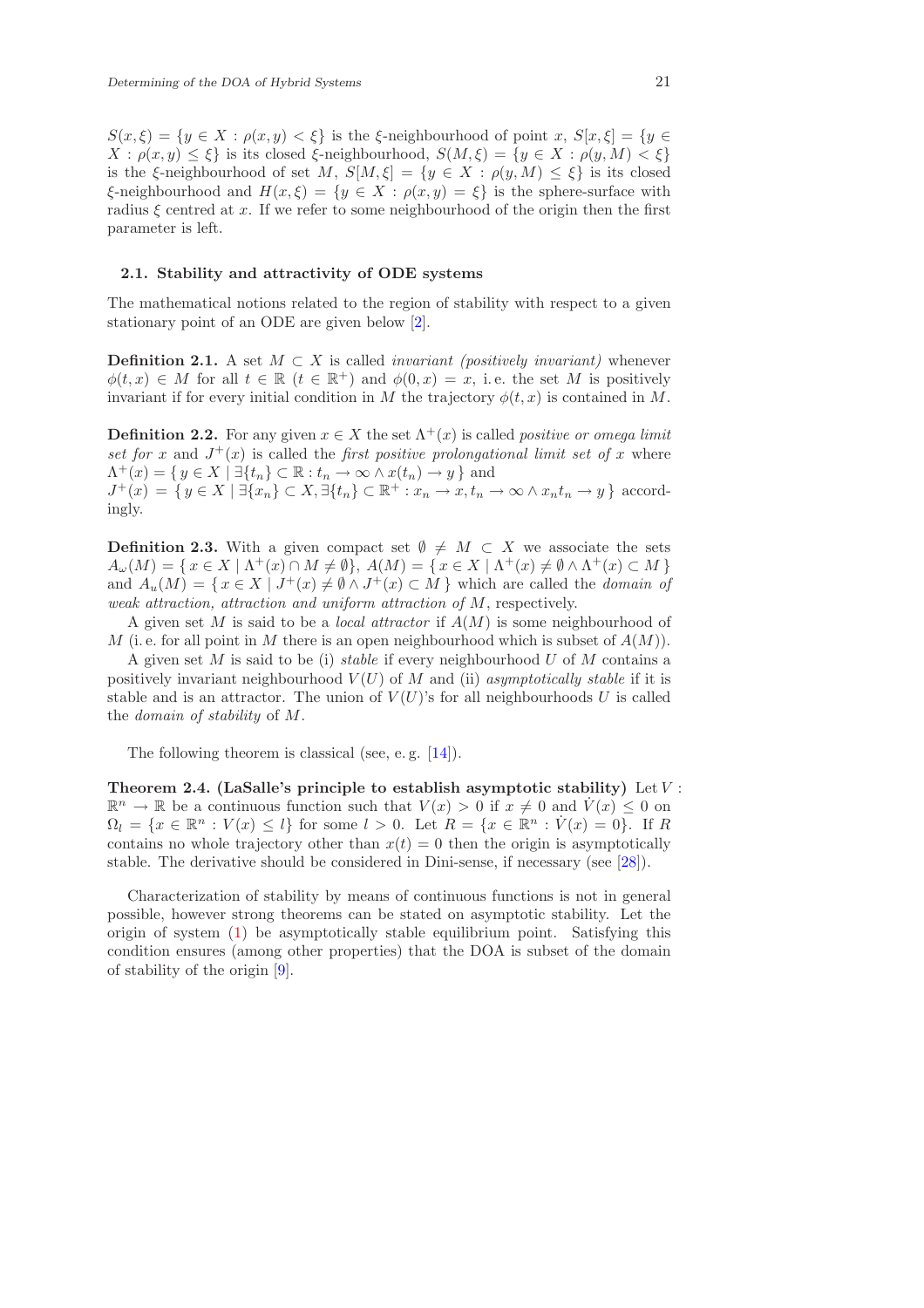## 2.2. Maximal Lyapunov functions

<span id="page-3-1"></span>It is well known that even if a Lyapunov function exists to an autonomous ODE, then it is not unique. A maximal Lyapunov function is a special Lyapunov function on A which indicates the DOA for a given locally asymptotically stable equilibrium point.

**Definition 2.5.** A function  $V_M : \mathbb{R}^n \to \mathbb{R}_0^+$  is called maximal Lyapunov function for the system [\(1\)](#page-1-0) if

- (i)  $V_M(0) = 0, V_M(x) > 0, x \in A \setminus \{0\}$
- (ii)  $V_M(x) < \infty$  if and only if  $x \in A$ ,
- (iii)  $\dot{V}_M$  is negative definite over A and

(iv) 
$$
V_M(x) \to \infty
$$
 as  $x \to \partial A$  and/or  $|x| \to \infty$ ,

with A being the domain of attraction of the origin for system  $(1)$ .

Note that if the origin is an asymptotically stable equilibrium point its DOA cannot be closed unless it is the empty set or the whole space [\[2\]](#page-16-1).

**Theorem 2.6.** If  $M$  is a weak attractor, attractor or uniform attractor then the corresponding domain of weak attraction, attraction or uniform attraction  $N$  is open (an open neighbourhood of  $M$ ).

P r o o f. According to the definitions N is neighbourhood of M. So  $\partial N$  is invariant and disjoint from M and is indeed closed. Note that because  $\forall x \in \partial N$ :  $\Lambda^+(x) \subset \partial N$ it is seen that  $\forall x \in N : \Lambda^+(x) \cap M \neq \emptyset$ . Since  $\partial N \cap M = \emptyset$  we conclude that  $N \cap \partial N = \emptyset$ . Thus N is open.

The following theorem forms the basis of our further development.

<span id="page-3-0"></span>**Theorem 2.7.** Suppose we can find a set  $B \subseteq \mathbb{R}^n$  containing the origin in its interior and a continuous function  $V: B \to \mathbb{R}^+$  and a positive definite function  $\psi: \mathbb{R}^n \to \mathbb{R}^+$  such that

- (i)  $V(0) = 0$  and  $V(x) > 0$  for all  $x \in B \setminus \{0\},$
- (ii) the function  $\dot{V}(x_0) = \lim_{t \to 0^+} \frac{V(x(t,x_0)) V(x_0)}{t}$  is well defined at all  $x \in B$  and satisfies the relation  $\dot{V}(x) = -\psi(x), \forall x \in B$  and
- (iii)  $V(x) \to \infty$  as  $x \to \partial B$  and/or  $|x| \to \infty$ .

Then  $B = A$ .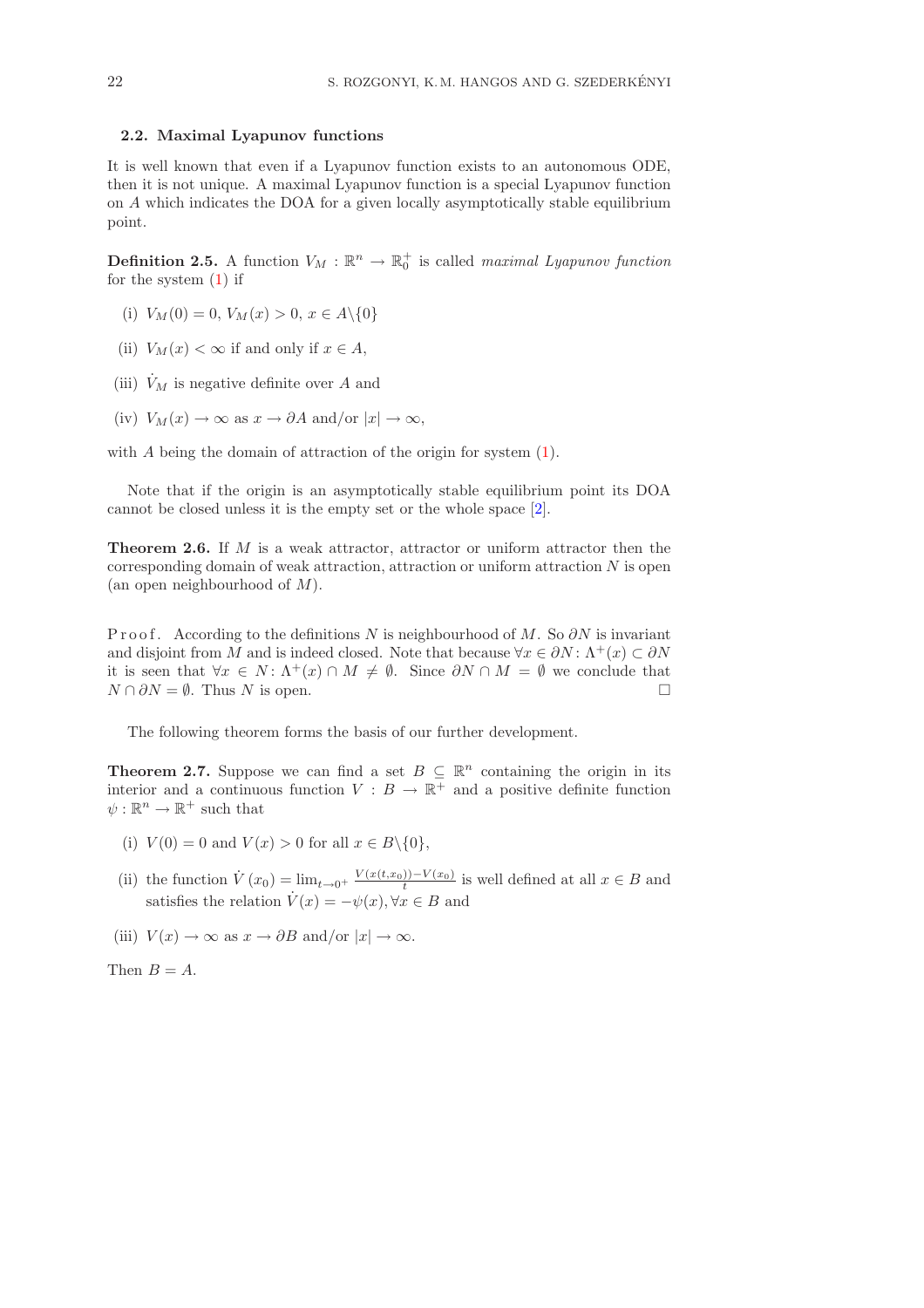P r o o f . See [\[25\]](#page-18-2).

Theorems [A.1](#page-16-2) and [A.2](#page-16-3) in the Appendix show that the conditions on  $V$  imposed in theorem [2.7](#page-3-0) are reasonable.

Suppose V is a continuous function on some ball  $S(\delta)$  for some  $\delta > 0$  such that  $V(0) = 0$  and  $\dot{V}$  is negative definite. Then one could prove that V is positive definite. This fact shows that if we can find a function V and a positive definite function  $\psi$ such that  $V(0) = 0$  and  $\partial V(x)' f(x) = -\psi(x)$  then V is guaranteed to be positive definite.

# 2.3. Hybrid systems

There are two possible fundamentally different ways of describing a hybrid system that possesses both continuous and discrete variables. The first one utilizes the concepts of theory of discrete event systems [\[18,](#page-17-12) [23\]](#page-17-13) and embeds the continuous elements into a discrete system. In this article the other approach is followed which sometimes is called *switched systems approach* when some non-smooth variables are embedded into the continuous part [\[23\]](#page-17-13) so that the dynamics by piecewise functions can be described which are continuous, however, not differentiable on the border between different dynamics. There also exists an extended approach called systems with impulse effect  $[16, 17]$  $[16, 17]$  $[16, 17]$  where the possibility is added to the states to jump when certain conditions are satisfied, often when some boundaries are crossed by the trajectory. These boundaries are generally subsets of the state-space, often being described by zeros of several functions.

Let function  $f$  in the autonomous system  $(1)$  be piecewise-defined over finite number of different domains  $X_i$  with no point belonging to more than one dynamics, more precisely  $f(x) = f_i(x), x \in X_i, i \in \bar{n} = \{1, 2, \ldots, n\}$  and  $\cup_{i \in \bar{n}} X_i = X$  and  $X_i$ s are pairwise disjoint. The border of the dynamics  $\{i_1, i_2, \ldots, i_m\} = I \in \mathcal{P}(\bar{n})$  is given by  $\mathcal{D}_I = \bigcap_{i \in I} X_i$ . The border of all dynamics is then given by  $\mathcal{D} = \bigcup_{I \in \mathcal{P}(\bar{n})} \mathcal{D}_I$ . Furthermore let the DOA for the subsystem  $\dot{x} = f_i(x)$  be  $A_i (= A_i({0}) ) \subseteq X_i$ . Note that  $A_i$  is not restricted onto  $X_i$  (on which the given sub-dynamics is active).

#### 2.3.1. DOA of hybrid systems

There are some not too rigorous conditions that the function  $f$  of a hybrid system model should meet in order to enable a relatively easy DOA analysis. In short it should be smooth enough to have only one trajectory going through any point in  $X$ . The detailed list of conditions can be found in Subsection [3.2.1.](#page-8-0)

It is easy to see that if for all  $I \in \mathcal{P}(\bar{n})$  and for all  $\{i_1, i_2\} \subseteq I : A_{i_1} \cap \mathcal{D}_I = A_{i_2} \cap \mathcal{D}_I$ then  $A = \bigcup_{i \in \bar{n}} A_i$ . Otherwise neither the union  $\bigcup_{i \in \bar{n}} A_i$  nor the intersection  $\bigcap_{i \in \bar{n}} A_i$ is necessarily invariant for each  $f_i$ , thus an appropriate subset of  $\cup_{i\in\bar{n}}A_i$  has to be chosen as estimation of A. Precise description of the mathematical background of choosing this subset is detailed later in Section [3.3.](#page-9-0)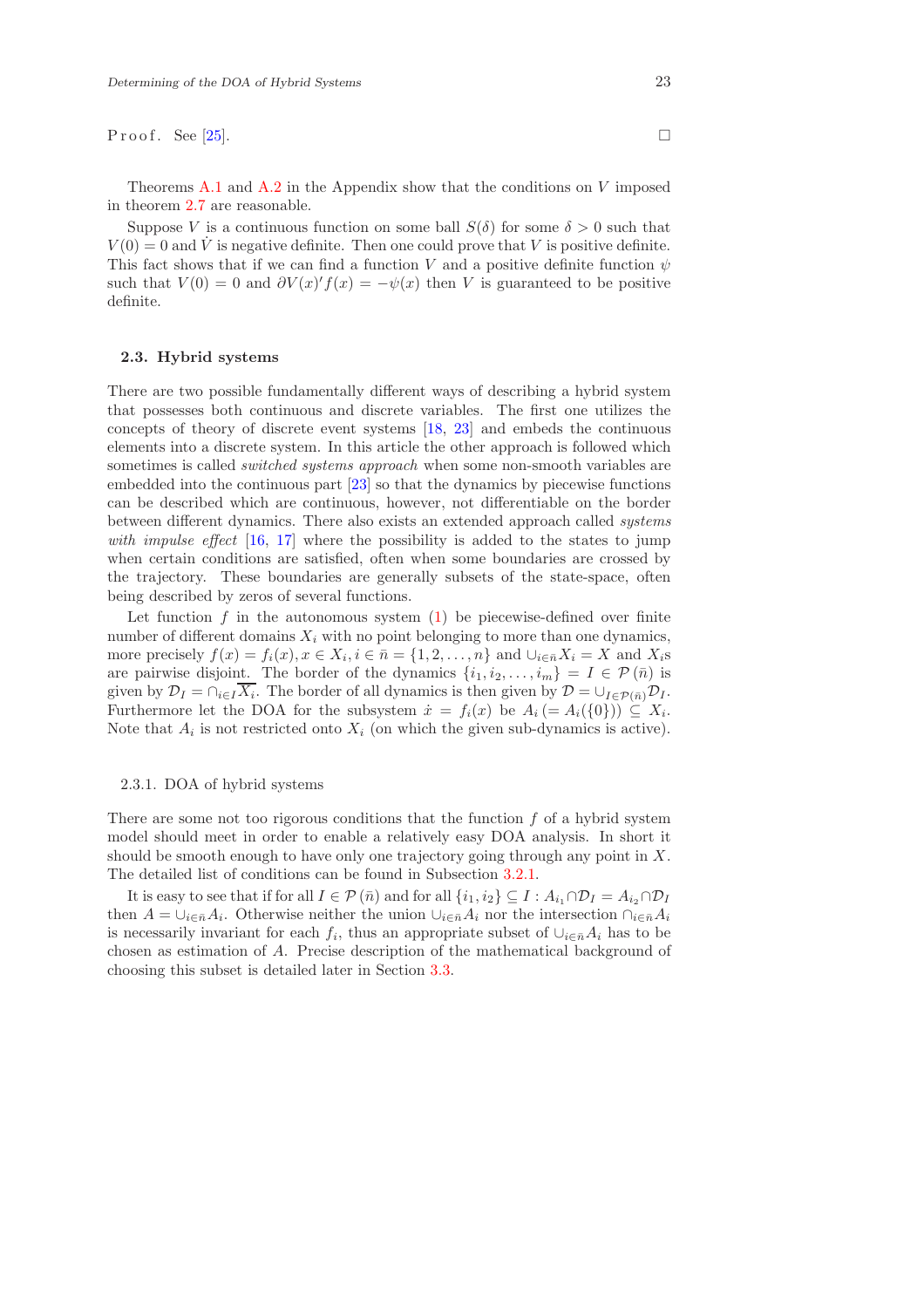## 2.3.2. Stability analysis of hybrid systems

Several approaches have already been introduced in the literature for the stability analysis of hybrid systems. For a certain class of hybrid systems consisting of nonlinear subsystems a linear matrix inequality (LMI) method has been proposed [\[20\]](#page-17-16) which extends the classical Lyapunov theory for these hybrid systems. One of its assumptions is the same condition we have in this paper, namely to have the same equilibrium point of each subsystem, however, it allows the Lyapunov function to be discontinuous.

The emerging need of controlling hybrid systems in the industry yields results such as in [\[29\]](#page-18-5) where set of sufficient conditions has been formulated for the stability of a switching control scheme by imposing a hierarchy among the controllers which is then in a suitable form for controller design.

Branicky introduced multiple Lyapunov functions in [\[3\]](#page-17-17) which are used to analyse Lyapunov stability and then extended Bendixson's theorem for Lipschitz continuous vector fields, allowing limit cycle analysis of some class of 'continuous switched' systems.

For switched systems with impulse effects it is often not easy to construct multiple Lyapunov functions. In the paper [\[16\]](#page-17-14) concepts of minimum holding time and redundancy have been used to establish sufficient conditions for stability, asymptotic stability and exponential stability in Lyapunov sense. For hybrid systems, condition of exponential stability can be formulated as LMIs by using piecewise quadratic forms of the Lyapunov function candidates, too [\[21\]](#page-17-18).

#### 3. NUMERICAL APPROXIMATION OF MAXIMAL LYAPUNOV FUNCTIONS

In this section an iterative method proposed by Vanelli and Vidyasagar is shown to estimate V with a sequence of  $V_n$ s. Results in this section are based upon the paper [\[25\]](#page-18-2).

## 3.1. The Vanelli–Vidyasagar algorithm

<span id="page-5-0"></span>Based on the properties of the maximal Lyapunov functions in Section [2.2,](#page-3-1) we seek for a function  $V_M$  and a positive definite function  $\psi$  satisfying  $V_M(0) = 0$  and

$$
\dot{V}_M(x) = -\psi(x) \tag{2}
$$

over some neighbourhood of the origin such that the set  $\partial A$  is given by the relation  $V_M(x) \to \infty$ . If we could write  $V_M$  as  $V_M(x) = \frac{N(x)}{D(x)}$ , where  $N(x)$  and  $D(x)$  are polynomials in x then  $\partial A$  would be given by  $D(x) = 0$ . So let us write  $V_M(x)$  as

$$
V_M(x) = \frac{\sum_{i=2}^{\infty} R_i(x)}{1 + \sum_{i=1}^{\infty} Q_i(x)}
$$
(3)

where  $R_i$  and  $Q_i$  are homogeneous functions of degree i. The estimation  $V_n$  of  $V_M$  is

$$
V_n = \frac{\sum_{i=2}^n R_i}{1 + \sum_{i=1}^{n-2} Q_i}.
$$
\n(4)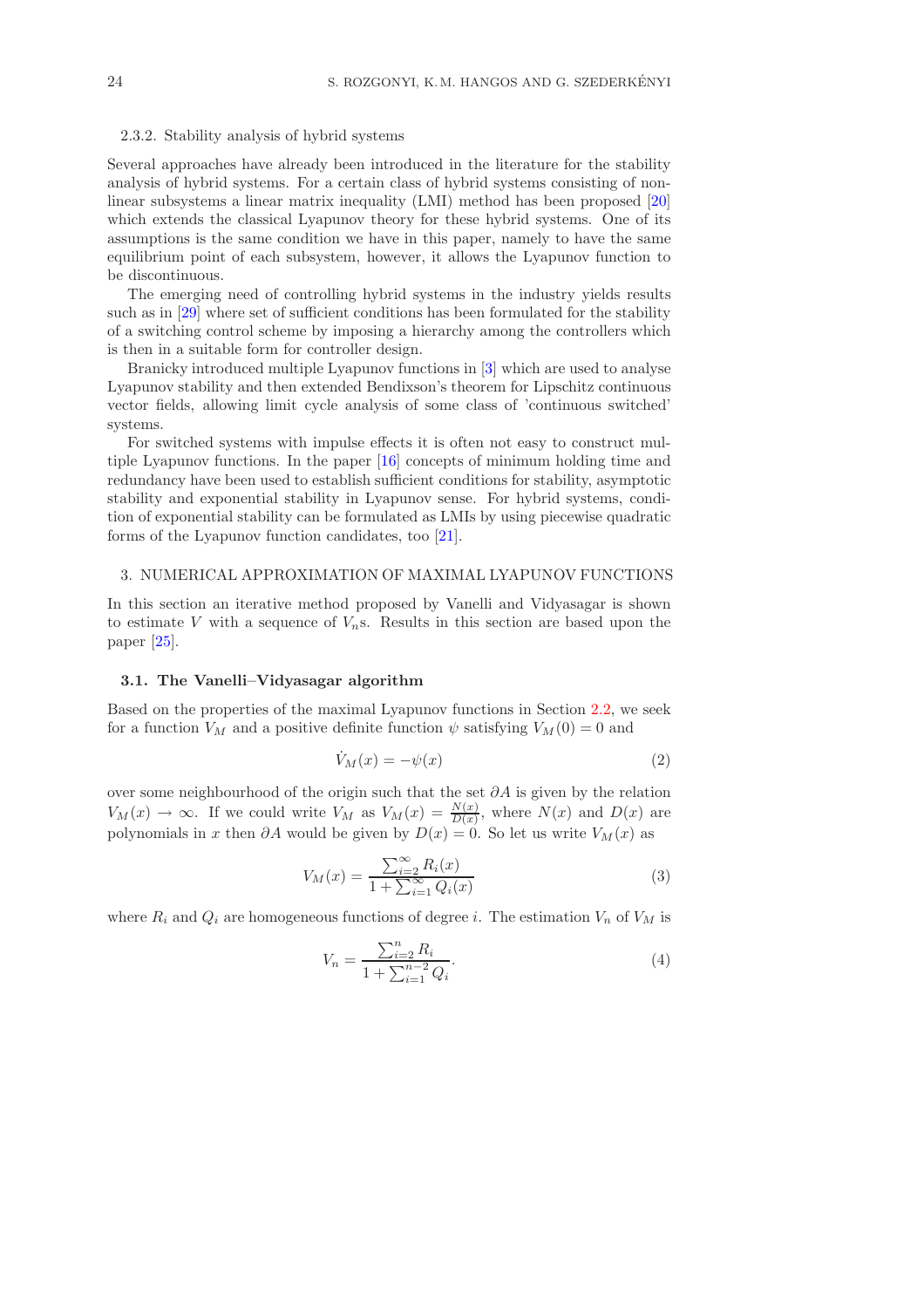In order to construct  $V_n$  the expansion  $f(x) = \sum_{i=1}^{\infty} F_i(x)$  is used where functions  $F_i, i \geq 1$  are again homogeneous functions of degree i. For  $i = 1$  we have  $F_1(x) =$  $\Phi x, \Phi \in \mathbb{R}^{n \times n}$ , where  $\Phi$  is the Jacobian matrix of f at  $x = 0$ . For the sake of brevity, let  $F_i(x) = 0$ ,  $i \leq 0$ . Having  $\psi(x) = x' \mathfrak{Q} x$ ,  $\mathfrak{Q} > 0$  we obtain  $\dot{V}_M(x) =$  $\nabla V_M(x)' f(x) = -\psi(x) = -x' \mathfrak{Q} x$  and thus finally we get the polynomial equality

$$
\sum_{i=2}^{\infty} \sum_{k=1}^{\infty} \nabla R'_i F_k + \sum_{i=1}^{\infty} \sum_{j=2}^{\infty} \sum_{k=1}^{\infty} Q_i \nabla R'_j F_k - \sum_{i=1}^{\infty} \sum_{j=2}^{\infty} \sum_{k=1}^{\infty} Q'_i R_j F_k
$$

$$
= -x' \mathfrak{Q} x \left( 1 + 2 \sum_{i=1}^{\infty} Q_i + \sum_{i=1}^{\infty} \sum_{j=1}^{\infty} Q_i Q_j \right). \tag{5}
$$

<span id="page-6-0"></span>Equating the coefficients of the same degrees k of the two sides for  $k = 2$  we get

$$
\nabla R_2' F_1 = -x' \mathfrak{Q} x \tag{6}
$$

<span id="page-6-2"></span>and for  $k \geq 3$  we have

$$
\sum_{i=2}^{k} \nabla R'_{i} F_{k+1-i} + \sum_{i=1}^{k-2} \sum_{j=2}^{k-1} (Q_{i} \nabla R'_{j} - \nabla Q'_{i} R_{j}) F_{k+1-i-j}
$$
\n
$$
= -x' \mathfrak{Q} x \left( 2Q_{k-2} + \sum_{i=1}^{k-3} Q_{i} Q_{k-2-i} \right)
$$
\n(7)

which can in short be expressed as and under-determined set of linear equations

<span id="page-6-1"></span>
$$
A_n y = b_n \tag{8}
$$

where  $A_n$  are matrices of appropriate dimension, and the vector y is composed of the coefficients of the homogeneous functions  $R_i$ s and  $Q_i$ s.

It can be shown that functions  $V_n$  are Lyapunov-functions, i.e. they are positive definite and  $\dot{V}_n$  is negative definite about some neighbourhood of the origin. Proof of this non-obvious statement is detailed in [\[25\]](#page-18-2) and [\[22\]](#page-17-19).

The form of this result is similar to the one yielded by Zubov [\[30\]](#page-18-1), but while there it was  $\dim(A_n) = n \times n$ , in our case it is  $\dim(A_n) = m \times n$ ,  $m < n$  which fact allows us to accelerate the convergence of  $V_n$ 's to  $V_M$  by minimizing a certain expression  $e_n(y)$  as it is detailed below.

Let us find homogeneous functions  $R_n$  and  $Q_{n-2}$ ,  $n \geq 3$ , such that the coefficients of  $R_n$  and  $Q_n$  solve the constrained minimization problem

<span id="page-6-3"></span>
$$
\min_{n} e_n(y) \text{s.t. } A_n(y) = b_n
$$
\n(9)

where  $e_n(y)$  is the squared 2-norm of the coefficients of degree greater than or equal to  $n+1$  in the expression of  $\dot{V}_n$ . Let

$$
U = \left(1 + \sum_{i=1}^{n-2} Q_i(x)\right)^2.
$$
 (10)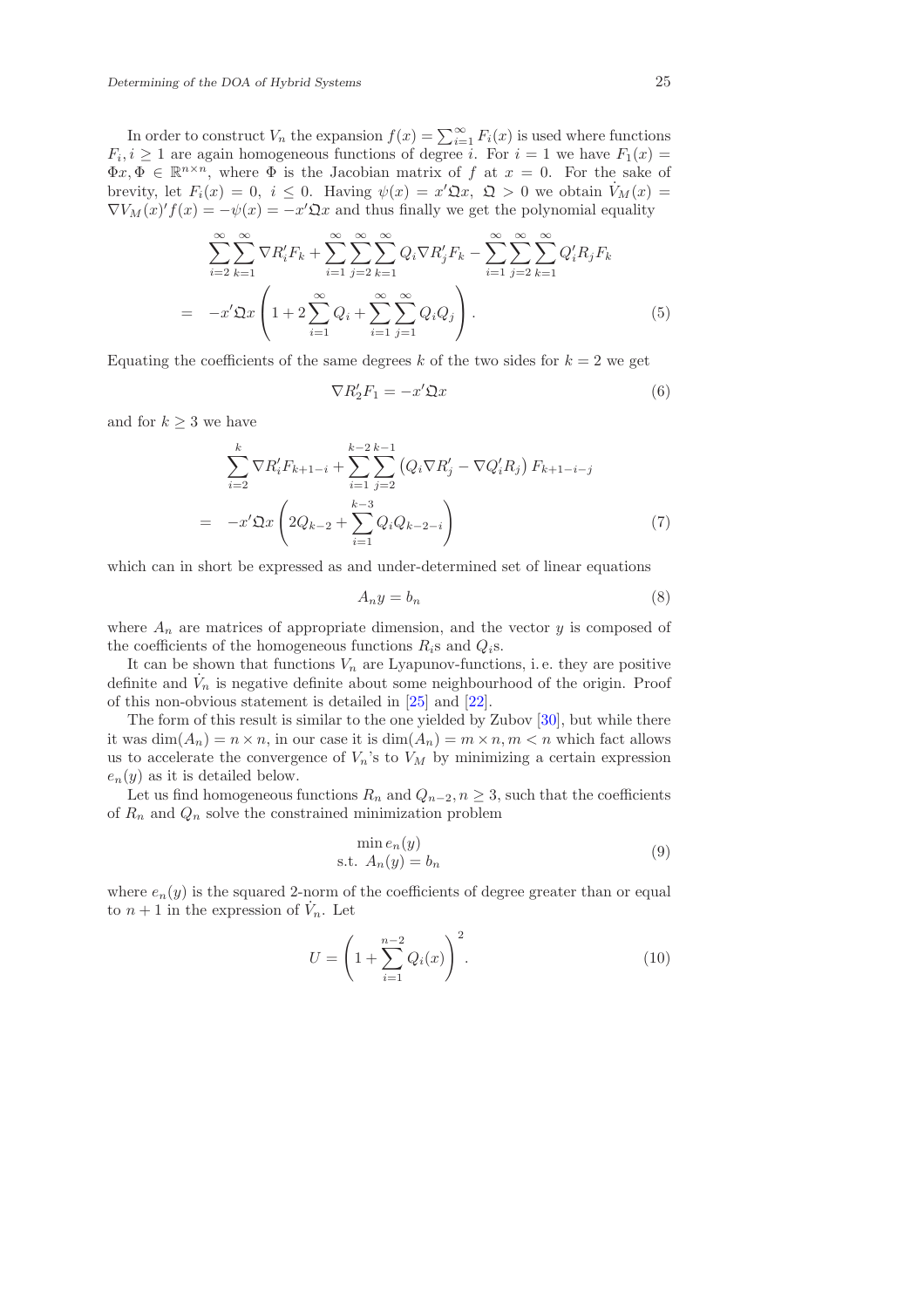Then

$$
\dot{V}_n = \nabla V_n' f = \frac{1}{U} \left( \left( 1 + \sum_{i=1}^{n-2} Q_i \right) \sum_{j=2}^n \nabla R_j' - \left( \sum_{i=1}^{n-2} \nabla Q_i' \right) \left( \sum_{j=2}^n R_j \right) \right) f
$$
\n
$$
= \frac{1}{U} \left( \sum_{i=2}^n \nabla R_i + \sum_{i=1}^{n-2} \sum_{j=2}^n \left( Q_i \nabla R_j' - \nabla Q_i' R_j \right) \right) \sum_{k=1}^\infty F_k = \frac{1}{U} \left( \dot{V}_{n \text{main}} + \dot{V}_{n \text{resid}} \right) \tag{11}
$$

where

$$
\dot{V}_{n_{\text{main}}} = \nabla R_2' F_1
$$
\n
$$
+ \sum_{k=3}^n \left( \nabla R_2' F_{k-1} + \sum_{j=3}^k \left( \nabla R_j' + \sum_{i=1}^{j-2} \left( Q_i \nabla R_{j-i}' - \nabla Q_i' R_{j-i} \right) \right) F_{k-j+1} \right)
$$
\n(12)

and

$$
\dot{V}_{n\text{resid}} = \sum_{i=1}^{\infty} \left( \sum_{j=n-i+1}^{n-1} \nabla R_{j+1} + \sum_{r=2}^{n} \sum_{q=(n+1)-(i-1)-r}^{n-2} \left( Q_q \nabla R_r' - \nabla Q_q' R_r \right) \right) F_i - \nabla R_1' \sum_{i=n+1}^{\infty} F_i.
$$
 (13)

For simpler notation let  $Q_i, R_i$  and  $F_i$  be zeros whenever  $i \leq 0$ . Then we get

$$
\dot{V}_n = \frac{1}{U} \left( -x' \mathfrak{Q} x - x' \mathfrak{Q} x \left( 2 \sum_{k=3}^n Q_{k-2} + \sum_{k=3}^n \sum_{i=1}^{k-3} Q_i Q_{k-2-i} \right) \right) + \frac{1}{U} \dot{V}_{n \text{resid}}
$$
\n
$$
= \frac{1}{U} \left( -x' \mathfrak{Q} x \left( 1 + 2 \sum_{k=3}^n Q_{k-2} + \sum_{k=3}^n \sum_{i=1}^{k-3} Q_i Q_{k-2-i} \right) \right) + \frac{1}{U} \dot{V}_{n \text{resid}}.
$$
\n(14)

Since the numerator of the first term is part of the expression  $U$  of degree up to and including  $n-2$ ,  $\dot{V}_n$  can be written in the form of

<span id="page-7-0"></span>
$$
\dot{V}_n = -x'\mathfrak{Q}x + \frac{U_g}{U} \tag{15}
$$

where  $U_g$  is the sum of terms whose degree is greater than or equal to  $n-1$ . This, in addition, shows that  $\dot{V}_n$  is negative definite about some neighbourhood of the origin.

According to the theorem of LaSalle [\[15\]](#page-17-0) about invariant sets, one can choose the largest positive value  $C^*$  such that the sublevel set

<span id="page-7-1"></span>
$$
A_{\text{est}} = \{x : V_n(x) < C^{\star}\}\tag{16}
$$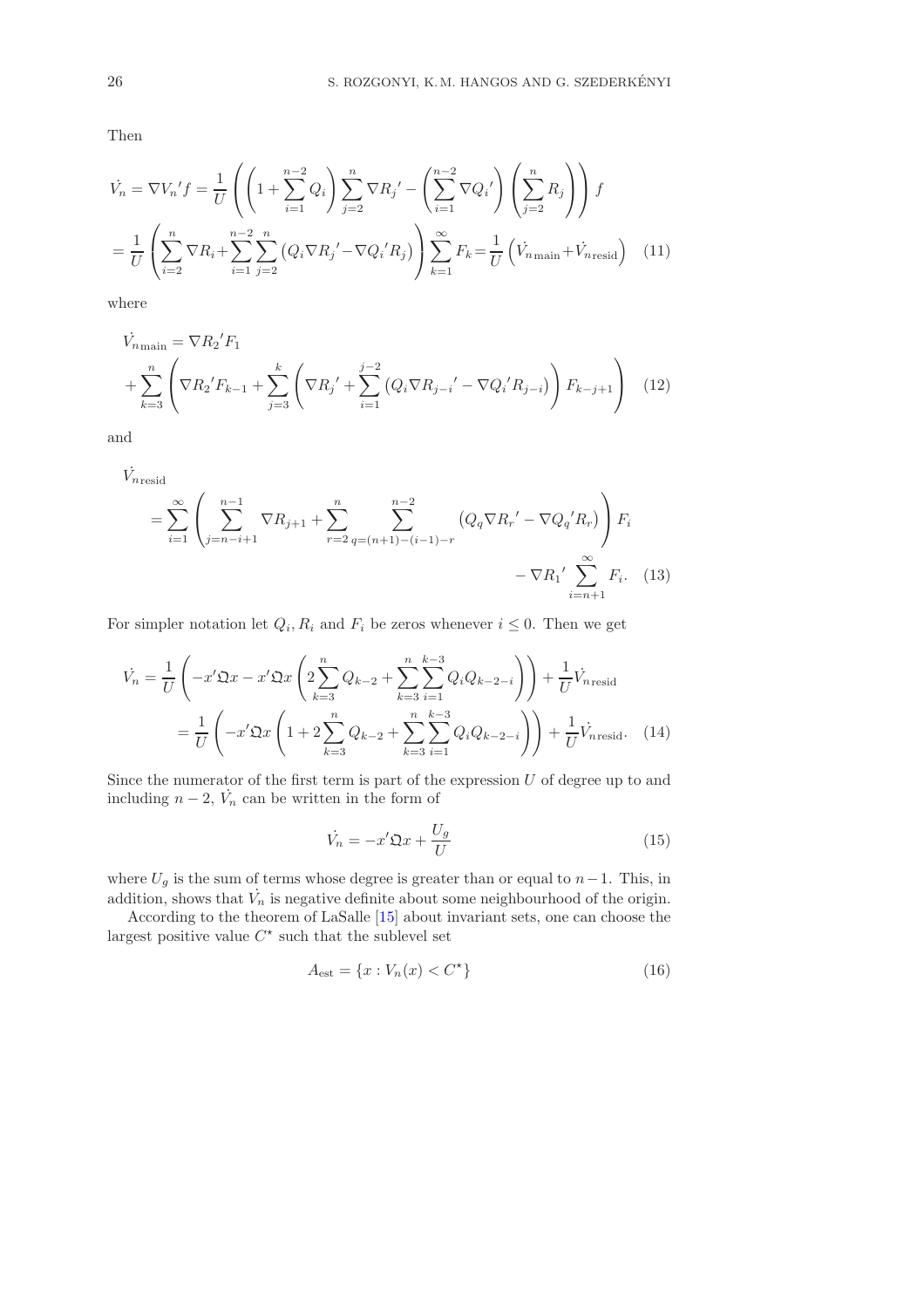is contained in the region given by

<span id="page-8-2"></span>
$$
\Omega = \left\{ x : \dot{V}_n(x) \le 0 \right\}.
$$
\n(17)

<span id="page-8-1"></span>As soon as the desired accuracy (computed as  $e_n(y^*) = 0$  for the minimizer  $y^*$ ) has been reached (or the error starts growing) the iteration can be stopped. Relation  $A_{est} \subseteq A$  holds true in each step which means the more step one executes the more precise estimation of A can be computed. If  $e_n(y^*) = 0$  for some  $y^*$  and some n then the iteration can be stopped and due to the relation  $\dot{V}_n = -x'\hat{\mathfrak{Q}}x$  the set A is given by  $D(x) = 0$ , i.e.

$$
A = \left\{ x : \sum_{i=1}^{n-2} Q_i(x) > -1 \right\}.
$$
 (18)

The choice of the quadratic form  $-\phi(x) = -x'\mathfrak{Q}x$  may seem to be conservative for the time derivative of  $V_n$ . However, this form can guarantee that the coefficients of the homogeneous functions  $R_i$  and  $Q_i$  in [\(5\)](#page-6-0) can be obtained as the solution of a set of linear equations [\(8\)](#page-6-1). Moreover,  $\dot{V}_n$  can be written as [\[25\]](#page-18-2)

$$
\dot{V}_n = -x'\mathfrak{Q}x + \frac{\{\text{terms of degree } \geq n+1\}}{\left(1 + \sum_{i=1}^{n-2} Q_i\right)^2}
$$
\n(19)

and this ensures that  $\dot{V}_n$  is negative definite over a neighbourhood of the origin. It is also proved in  $[25]$  that  $V_n$  is positive definite in some neighbourhood of the origin. These facts imply that  $V_n$  can be used as a Lyapunov function in a neighbourhood of the investigated equilibrium point for  $n \geq 2$ .

The concept of maximal Lyapunov function, basic ideas and some referred proofs are taken from [\[25\]](#page-18-2). However the authors of this article think that equation (63) on page 75 in [\[25\]](#page-18-2) suffers from several typographical errors which may cause difficulties in applications of the algorithm. In this article and in [\[22\]](#page-17-19) a similar reasoning in a rewritten form is followed which may be easier to understand and implement for application purposes.

Based on the above algorithm, a Mathematica-package has been implemented to find a sequence of Lyapunov functions  $V_n$  that can be used to estimate the set A. The given algorithm is able to estimate unbounded DOAs, too. Usually, the first few number of iterations show whether the domain is bounded or not.

# 3.2. Applying the algorithm to hybrid systems

#### 3.2.1. Conditions for f

<span id="page-8-0"></span>To find the common DOA  $A(= A({0})$  using the Vanelli–Vidyasagar algorithm, the following criteria should be fulfilled for  $f$ :

 $(i)$  f is continuous,

(ii) 
$$
f_i(0) = 0, \forall i \in \bar{n},
$$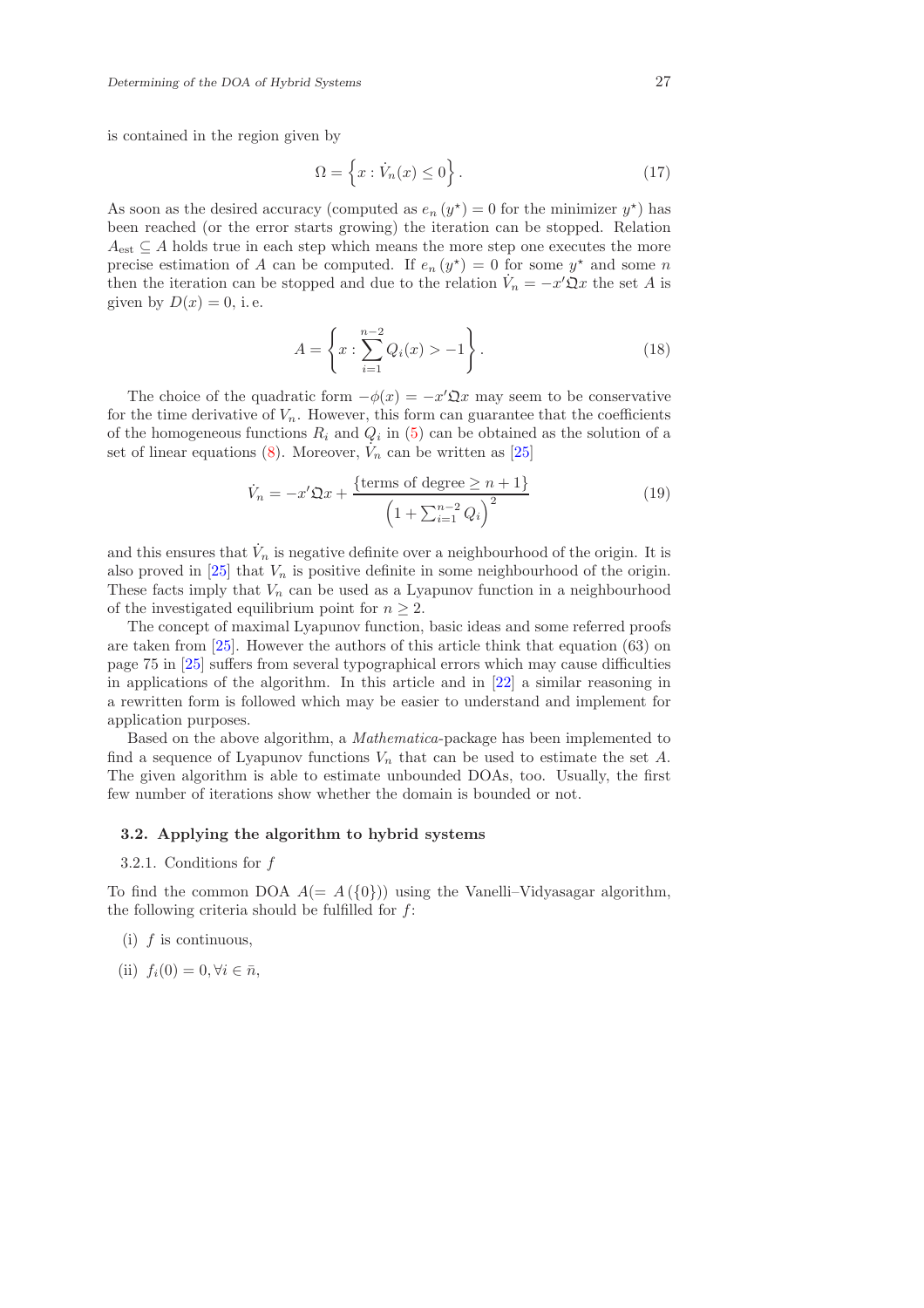- (iii)  $0 \in \mathcal{I}(\bigcap_{i \in \bar{n}} A_i),$
- (iv) f should be Lipschitz continuous, which due to Lagrange-theorem, holds if  $f_i$ is Lipschitz-continuous on  $X_i$  for each  $i \in \bar{n}$ , and
- (v) in order to directly use the implemented algorithm in Mathematica, f should be differentiable on some neighbourhood about the origin. Note that on set  $A_i$  the function  $V_i$  is maximal Lyapunov function for system  $f_i$ .

It is visible from conditions (i) – (v) that if f is continuously differentiable about the origin or the origin lies within  $\mathcal{I} \cap_{i \in \bar{n}} X_i$  then the following algorithm (and the corresponding implemented Mathematica-package) can be used on the hybrid system determined by f.

## 3.2.2. Steps of the algorithm for hybrid systems

If the conditions detailed in Subsection [3.2.1](#page-8-0) are satisfied, then the algorithm described in Section [3.1](#page-5-0) can be adapted appropriately to find the DOA. Note that the first steps coincide with the ones described in [\[25\]](#page-18-2).

Step 1. Since the origin is asymptotically stable, it follows that  $\dot{x} = F_1(x) = \Phi x$ and the Lyapunov-equation  $\Phi'P + PA = -\mathfrak{Q}$  can be solved such that  $\mathfrak{Q} > 0$ . That means for  $n = 2$  it is  $V_2(x) = R_2 = x'Px$ .

Step 2. For  $n \geq 3$  let us find the form of the minimization problem [\(8\)](#page-6-1) based upon  $V_{n-1}$  and [\(7\)](#page-6-2).

Step 3. Define  $e_n(y)$  as in Equations [\(9\)](#page-6-3) – [\(15\)](#page-7-0) and solve the minimization problem [\(9\)](#page-6-3). Denote the solution by  $y^*$ .

Step 4. From the solution  $y^*$  we get the coefficients of  $R_n$  and  $Q_{n-2}$ . If  $e_n(y^*)$  is smaller than a threshold (which depends on the accuracy we want to accomplish) then go to Step 5. Otherwise increase  $n$  and repeat from Step 2.

Step 5. If  $e_n(y^*) < \epsilon$  then go to Step 6, otherwise go to Step 7. Here  $\epsilon$  is a small number, since in numerical calculations numbers must not be compared directly to zero.

Step 6. The DOA is given by equation  $(18)$ .

Step 7. Estimation of the DOA is given by equation [\(16\)](#page-7-1). Finding of the appropriate  $C^{\star}$  can be done manually or algorithmically. Differences between the two approaches are investigated among the examples. Basis of the algorithmic search is detailed in the following section.

# 3.3. Finding the widest possible sublevel set

<span id="page-9-0"></span>The following theorem enables us to give a computationally feasible algorithm of finding a good approximation of the widest possible sublevel set for the DOA.

**Theorem 3.1.** Let us consider the system  $\dot{x} = f_i(x)$  with its equilibrium point in  $x = 0$ . Let  $\epsilon_i > 0$  such that the ball  $S[\epsilon_i]$  is a compact subset of  $\mathcal{I}(A_i)$  and define  $m_i(\epsilon) = \min \{ V_i(x) : x \in H(\epsilon) \}$  being the minimal value of the Lyapunov function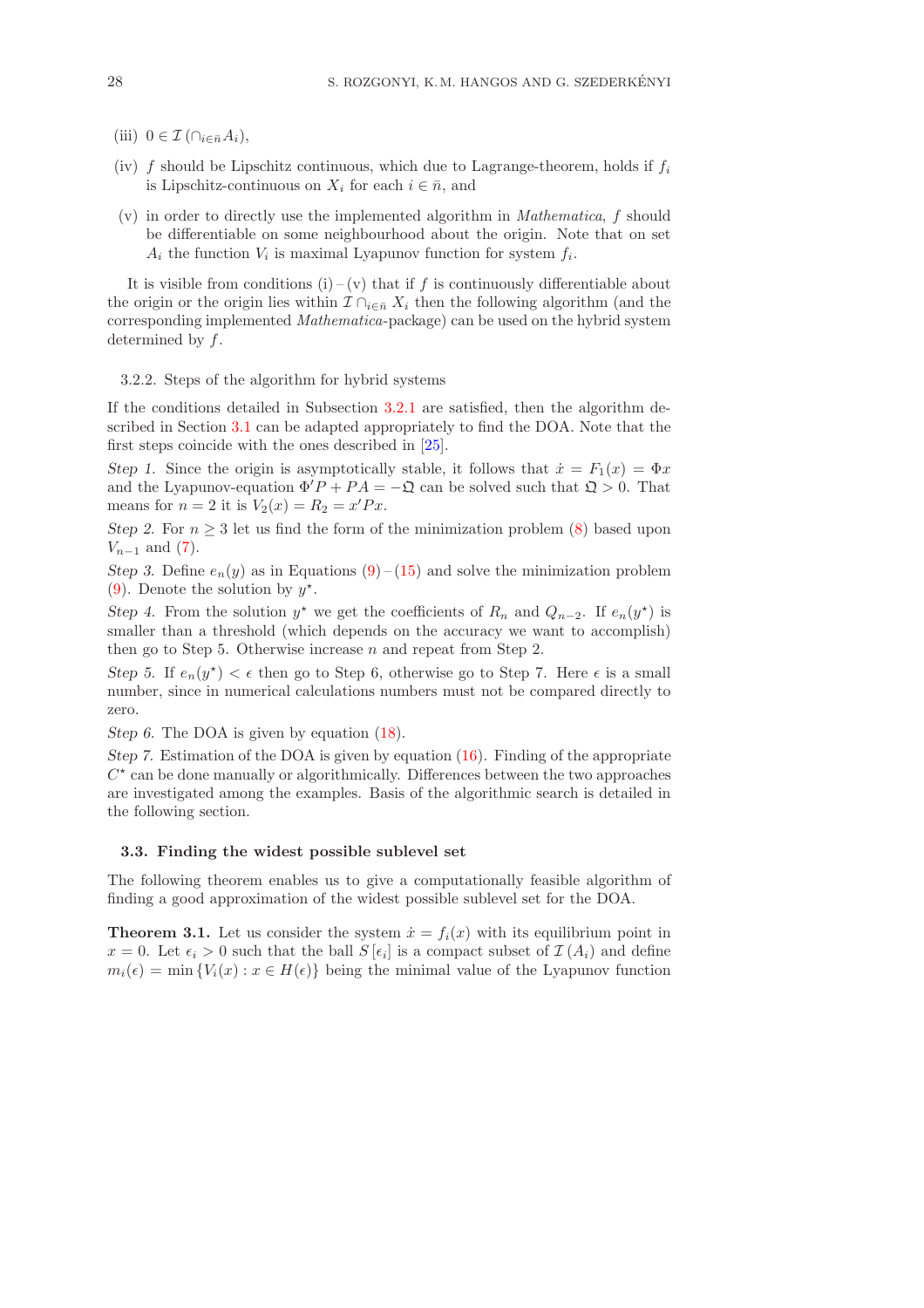on the surface of the ball. So we have  $0 < m_i(\epsilon_i)$ . If we choose  $\alpha_i$  such that  $0 < \alpha_i < m(\epsilon_i)$ , then  $P_{\alpha_i} = K_{\alpha_i} \cap S[\epsilon_i]$  is a compact positively invariant subset of  $A_i$  where  $K_{\alpha_i} = \{x \in A_i : V_i(x) \leq \alpha_i\}$  is the  $\alpha_i$  sublevel set of the Lyapunov function  $V_i(x)$ .

Proof. Choose  $\{x_n\}$  to be a sequence in  $P_{\alpha_i}$ . Since  $\{x_n\} \subseteq S[\epsilon_i]$  which is compact, it follows that  $\{x_n\}$  (taking subsequences if necessary) converges to some  $x \in S[\epsilon_i].$ Because of this, and because  $\forall n: V_i(x_n) \leq \alpha_i$  then  $V_i(x) \leq \alpha_i$ , thus  $x \in K_{\alpha_i}$ . Then compactness follows from  $x \in (K_{\alpha_i} \cap S[\epsilon_i]) = P_{\alpha_i}$ .

Positive invariance can be proven by contradiction. Suppose  $x(0) \in P_{\alpha}$  and  $x(\mathbb{R}^+) \nsubseteq S(\epsilon_i)$ . Then there is some  $t > 0$  such that  $x(t) \in H(\epsilon_i)$  and  $x([0, t]) \subset$  $S[\epsilon_i] \subset A_i$ . Then it follows that  $V_i(x(t)) \geq m_i(\epsilon_i) > \alpha_i$  but for  $V_i$  being Lyapunov function for the system  $f_i$ , the inequality  $V_i(x(t)) < V_i(x(0)) \leq \alpha_i$  holds which is a contradiction. Thus  $x(\mathbb{R}^+) \subset S(\epsilon_i) \subset A_i$  so for each  $t \geq 0$   $x(\mathbb{R}^+) \subset K_{\alpha_i}$  and then  $x(\mathbb{R}^+) \subset K_{\alpha_i} \cap S[\epsilon_i] = P_{\alpha_i}$ .

With the above theorem the way of finding the widest possible sublevel set is as follows. Let us select a hypersphere  $H(r)$  about the origin which contains subset of the DOA A for the whole hybrid system. First we choose the maximal  $r > 0$ such that the hypersphere of radius r lies inside  $\mathcal D$  that is positively invariant. More precisely, we select the maximal  $r > 0$  such that  $(H(r) \cap \mathcal{D}) \subseteq (\cup_{i \in \bar{n}} A_i \cap \mathcal{D})$  holds true which is possible since  $X$  is locally compact. As a next step, we find the maximal value  $C_i$  of  $V_i$  on  $A_i \cap X_i \cap S[r]$  (this  $C_i$  is the value of  $C^*$  in equation [\(16\)](#page-7-1)) so we can construct the set  $\bigcup_{i \in \bar{n}} \{x \in A_i \cap X_i : V_i(x) \leq C_i\}$  which is a subset of A.

Note again that the origin has to be an asymptotically stable equilibrium point of the system and the  $f_i$ s have to be Lipschitz-continuous on their domain to be able to perform the above algorithm. For details, we refer to Subsection [3.2.1.](#page-8-0)

Finally it is important to note that the above method of finding the widest possible sublevel set may be conservative because it considers only sphere-environments, so that it finds a sphere which contains a subset of the DOA.

## 3.3.1. Manually approximated DOA

The proposed algorithm can be applied for systems of any dimension. However, due to the automatic calculation of  $C^*$  in equation [\(16\)](#page-7-1), the DOA will reside inside an appropriately chosen sphere-environment of the origin, which can be considered to be a conservative approximation of the widest sublevel set.

If the algorithmic determination of level  $C^*$  is not required, then in case of twodimensional systems much better estimates of the DOA can be found by choosing manually the value  $C^*$ . In most cases, this heuristic approach results in a better estimate, although the method can be carried out only by trial-and-error.

In Figures  $1(b)$  and  $2(d)$  one can see the difference between the quality of estimation by manually tuning the value of  $C^*$  and its automatic determination (as described above). The manual tuning includes the search for higher values of level  $C^*$  obeying equations [\(16\)](#page-7-1) and [\(17\)](#page-8-2).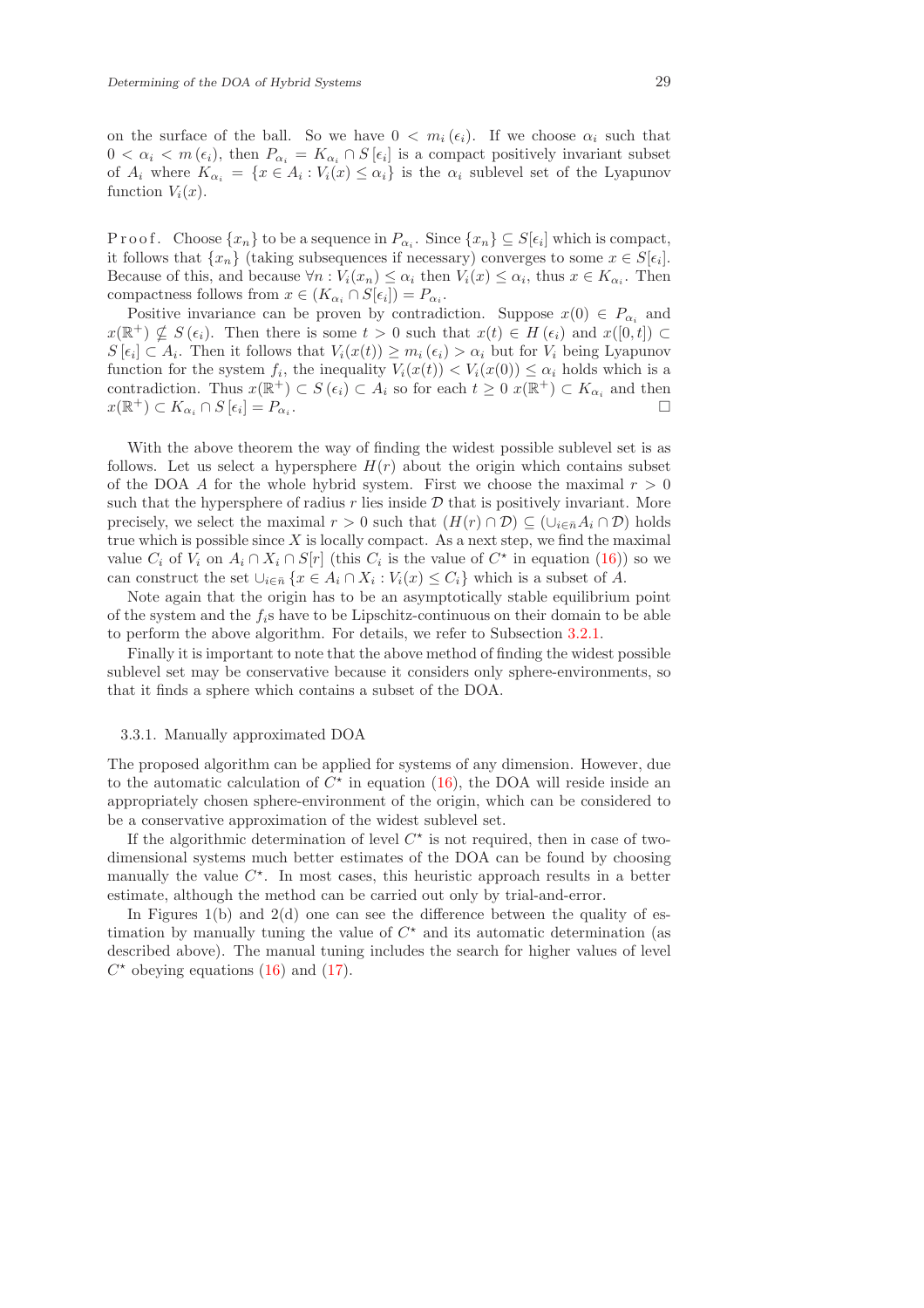



(a) Structure of the estimated maximal Lyapunov function for Example 1, the light grey area corresponds to the automatic computation of  $C^*$ 

(b) Estimated DOAs with the automatic (dark grey area) and manual (light grey area) computation of  $C^*$  for Example 1

Fig. 1. Estimated DOA of Example 1.



(c) Structure of the estimated maximal Lyapunov function for Example 2, the light grey area corresponds to the automatic computation of  $C^*$ 

(d) Estimated DOAs with the automatic (dark grey area) and manual (light grey area) computation of  $C^*$  for Example 2

Fig. 2. Estimated DOA of Example 2.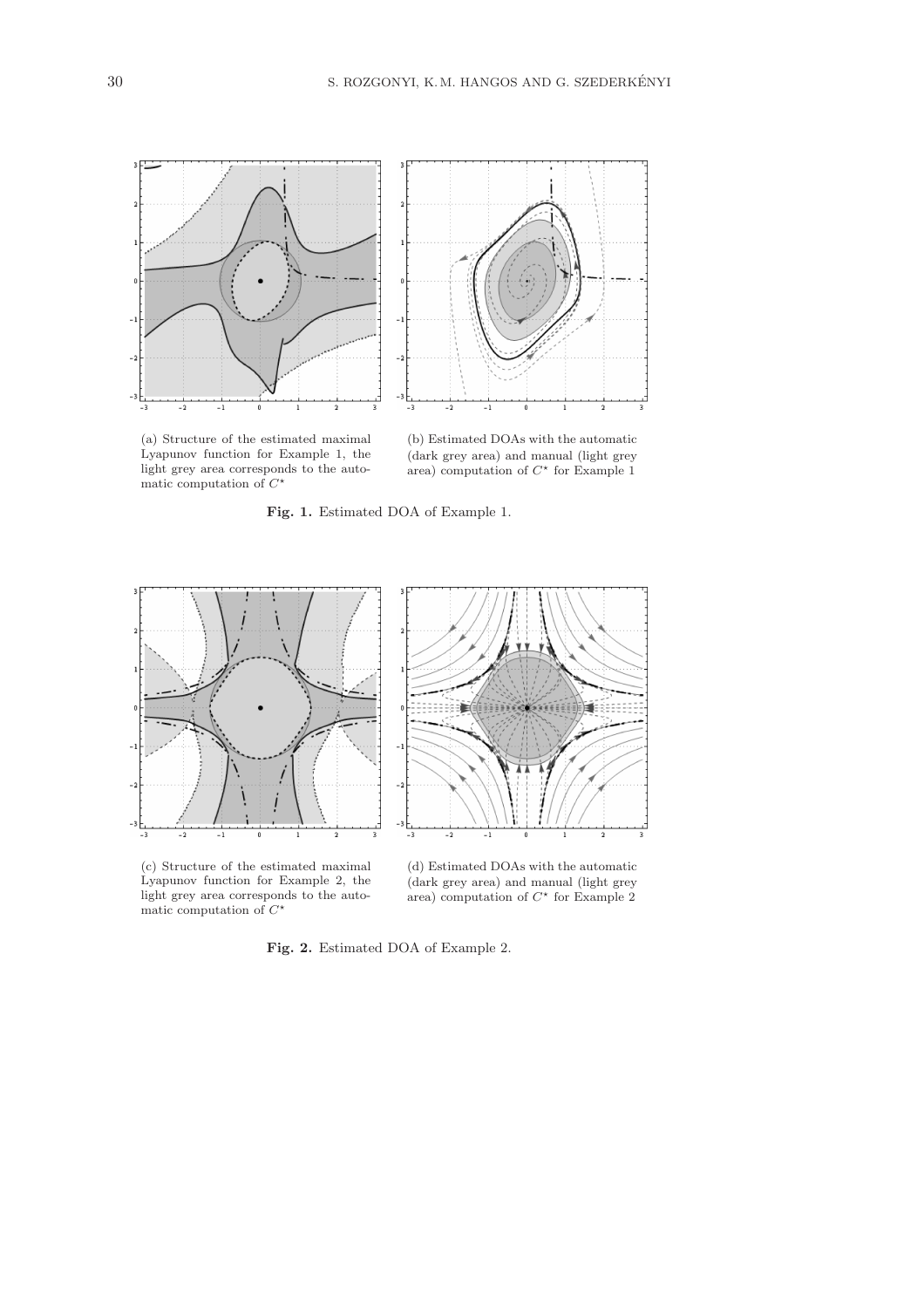## 4. EXAMPLES

In this section two examples are shown to demonstrate the operation of the extended Vanelli–Vidyasagar algorithm on hybrid systems. In order to be able to demonstrate the results graphically, both of our examples are dynamical systems defined on the real Euclidean plane described by the differential equations

$$
\begin{array}{rcl}\n\dot{x} &=& g(x,y) \\
\dot{y} &=& h(x,y)\n\end{array}
$$

where  $x, y \in \mathbb{R}, g, h \in \mathbb{R}^2 \to \mathbb{R}$ .

#### 4.1. Example 1: a hybrid Van der Pol model

In this section an example is shown where the DOA contains parts from both dynamics  $X_1$  and  $X_2$ . This example is a hybrid version of the well known van der Pol model.

The van der Pol system [\[24\]](#page-18-6) is a widely known example for non-linear closed loop system, which, for example, appears in the study of non-linear resonance circuits consisting of an inductor, a capacitor and a non-linear resistor. The given nonconservative non-linear system has a stable limit cycle. If the system shows hybrid behaviour (for example, certain elements in the circuit have different characteristics on different working domains) then a highly non-linear hybrid system is resulted.

Let us define the domains of different dynamics first:

$$
X_1 = \{(x, y) \in \mathbb{R}^2 : x > 0.6 \land (0.36 - x^2)y > -0.14x\}
$$
  

$$
X_2 = \mathbb{R}^2 \setminus X_1
$$

In order to construct a simple hybrid van der Pol model, let the functions g and h be

$$
g(x, y) = -1.2y
$$
  
\n
$$
h(x, y) = \begin{cases} h_1(x, y) & (x, y) \in X_1 \\ h_2(x, y) & (x, y) \in X_2 \end{cases}
$$

where

$$
h_1(x, y) = 2x - 0.65y + 1.1x^2y
$$
  

$$
h_2(x, y) = 1.86x - 1.01y + 2.1x^2y
$$

Using the piecewise interpretation of hybrid systems, the functions  $f_i$ s over their respective  $X_i$ 's are:

$$
f_1(x, y) = (g(x, y), h_1(x, y))'
$$
  

$$
f_2(x, y) = (g(x, y), h_2(x, y))'
$$

The equilibrium point, the origin, lies inside  $X_1$ . Since f is continuous on its whole domain and is differentiable about the origin, the algorithm can be applied and an estimated maximal Lyapunov function is obtained in 2 iterations.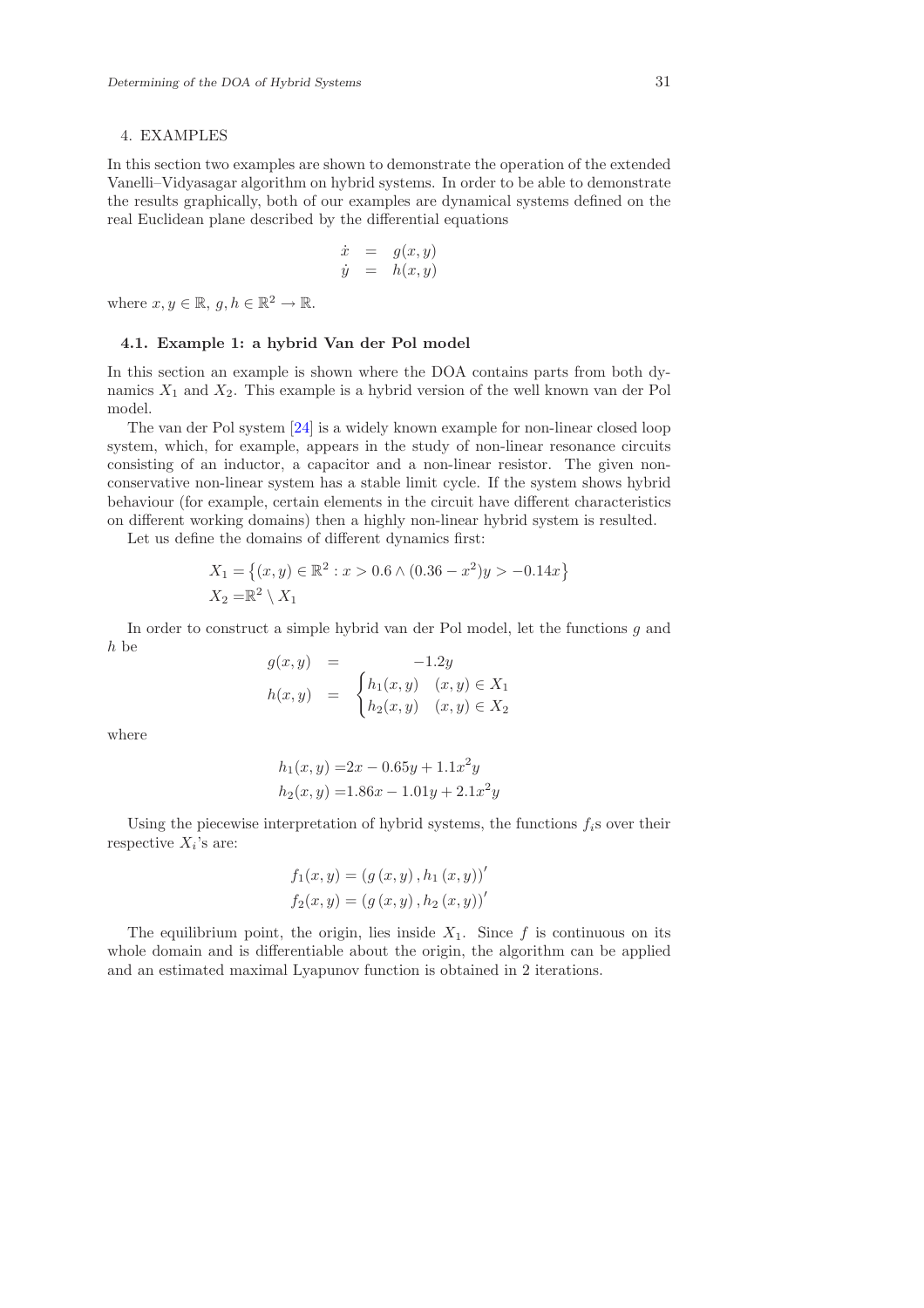The dashed-dotted line indicates the boundary between the two hybrid domains  $X_1$  and  $X_2$  in all figures.

The sublevel set corresponding to the estimated maximal Lyapunov function is shown in Figure 1(a). The area bounded by dotted line is the domain where the Lyapunov function is non-negative, while the thick line indicates the region where its derivative is negative. The value of sublevel set is chosen from the thin circle (it corresponds to  $H(r)$  in Section [3.3\)](#page-9-0). Choosing this value yields the estimated DOA shown by the thick dashed line.

In Figure 1(b) a few trajectories of the hybrid ODE can be seen demonstrating that the region we found (the dark grey area) is really a subset of the DOA. The manual tuning of the value of  $C^*$  leads us to a better estimate (the light grey area) which demonstrates the approximation capability of our algorithm more clearly. The two approaches can be compared to the real DOA which is denoted here by thick black line. The manually tuned approximated DOA is very close to it.

The estimated maximal Lyapunov function is found to be

$$
(0.320906x4 + x3(0.350448y + 0.194919) + x2(0.495843y2 + 0.0874554y + 1.48863)
$$
  
+  $xy(-0.113556y2 + 0.0496311y - 0.537634) + y2(0.0385325y2 + 0.0863618y + 0.814436))/$   
 $(-0.0156067x2 + x(0.22978y + 0.130939) - 0.0775623(y - 4.33872)(y + 2.97158)).$ 

Its time derivative is

 $((-0.0792071x^5 + x^4(0.0343035y - 0.0342947) + 0.146433x^3(y + 0.0500198)(y + 1.03264)$  $-0.0545911x^2(y-4.85856)(y-0.116165)(y+4.56961)+0.0353697x(y-1.68199)(y+3.42803)$  $-(y^2-0.73423y+2.63625)-0.00597735(y-7.01123)y(y+4.88748)(y^2+1.19367y+7.95243))$ 

$$
\cdot \left( \begin{cases} 1.1x^2y + 2x - 0.65y & x > 0.6 \land y(0.36 - 1.x^2) > -0.14x \\ 2.1x^2y + 1.86x - 1.01y & \text{otherwise} \end{cases} \right)
$$

 $-1.2y(-0.0100165x^{5} + x^{4}(0.215744y + 0.123015) + x^{3}(0.0614912y^{2} + 0.317465y + 1.33467)$  $+0.0306178x^{2}(y+0.563949)(y^{2}+4.39797y+45.1545)-0.0757147x(y-4.42848)(y+3.01079)$  $-(y^2+0.172409y+2.94918)-0.0000463596y(y+6.43028)(y+873.11)(y^2+0.114472y+2.06561)))/$  $/((-0.0156067x<sup>2</sup> + x(0.22978y + 0.130939) - 0.0775623(y - 4.33872)(y + 2.97158))<sup>2</sup>).$ 

#### 4.2. Example 2: stable system is embedded into an unstable one

Here an other simple hybrid system, where a stable subssystem is embedded into an unstable one, is discussed.

Let us define the domains of different dynamics first:

$$
X_1 = \left\{ (x, y) \in \mathbb{R}^2 : x^2 y^2 \ge 1 \right\}
$$
  

$$
X_2 = \mathbb{R}^2 \setminus X_1
$$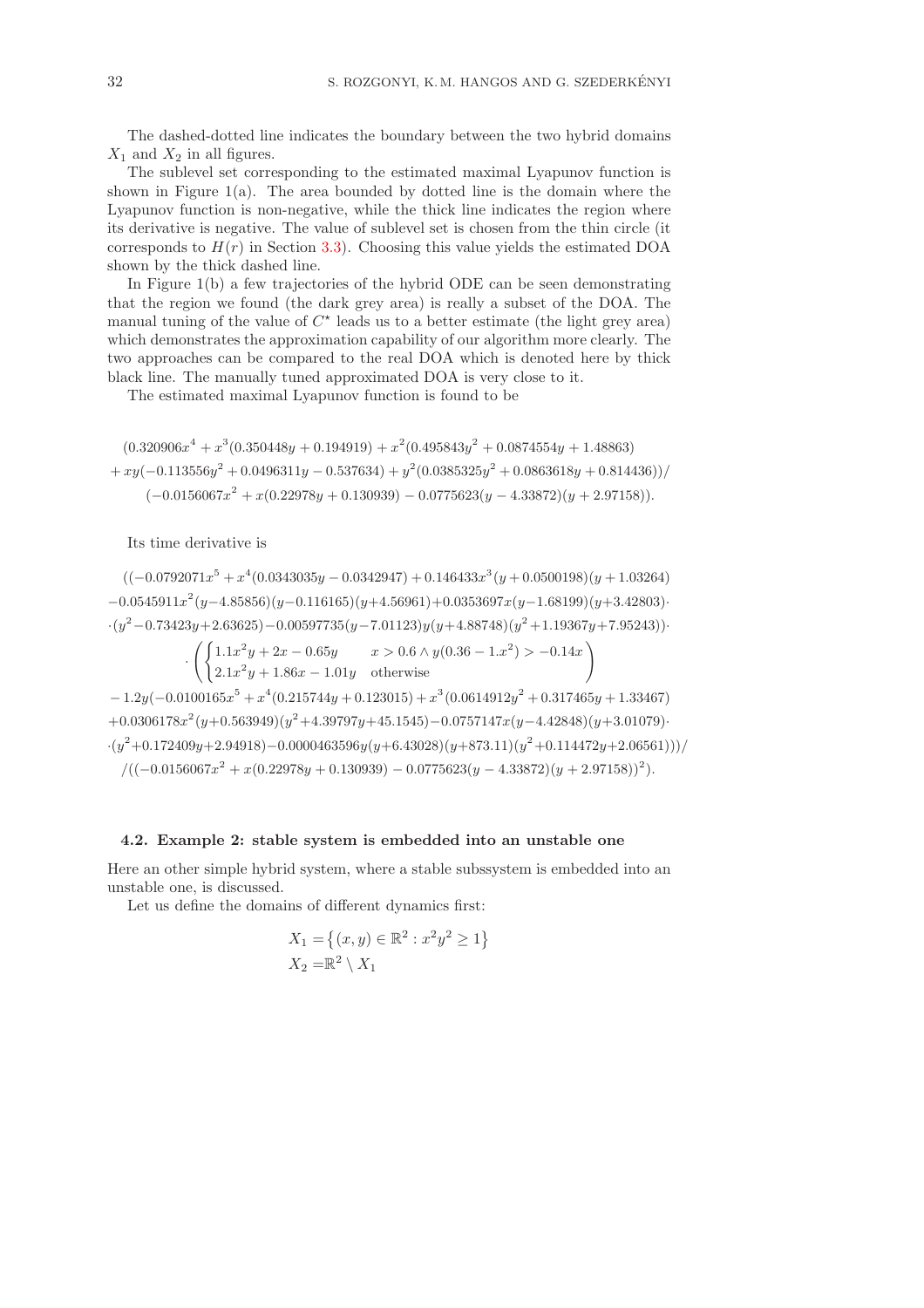In order to construct the hybrid model, let the functions  $q$  and  $h$  be

$$
g(x, y) = \begin{cases} g_1(x, y) & (x, y) \in X_1 \\ g_2(x, y) & (x, y) \in X_2 \end{cases}
$$
  

$$
h(x, y) = -y
$$

where

$$
g_1(x, y) = x
$$
  

$$
g_2(x, y) = 2x^3y^2 - x
$$

Using the piecewise interpretation of hybrid systems, the functions  $f_i$ s over their respective  $X_i$ 's are:

$$
f_1(x, y) = (g_1(x, y), h(x, y))'
$$
  

$$
f_2(x, y) = (g_2(x, y), h(x, y))'
$$

It can be shown that the origin is asymptotically stable for dynamics over  $X_2$ (the area bounded by the dash-dotted lines), while over  $X_1$  it is not, thus the con-ditions do not hold true as it is demanded in [3.2.1.](#page-8-0) In this case since  $X_2$  itself is a positively invariant set thus the algorithm can still be executed yielding a maximal Lyapunov function in 4 iterations. Note also that the theoretical DOA coincides with domain  $X_2$ .

The dashed-dotted line indicates the boundary between the two hybrid domains  $X_1$  and  $X_2$  in all figures.

The sublevel set corresponding to the estimated maximal Lyapunov function is shown in Figure  $2(c)$ . The area bounded by dotted line is the domain where the Lyapunov function is non-negative, while the thick line indicates the region where its derivative is negative. The value of sublevel set is chosen from the thin circle (it corresponds to  $H(r)$  in Section [3.3\)](#page-9-0). Choosing this value yields the estimated DOA shown by the thick dashed line.

In Figure 2(d) a few trajectories of the hybrid ODE can be seen demonstrating that the region we found (the dark grey area) is really a subset of the DOA. Manually tuning the value of  $C^*$  leads us to a better estimate (the light grey area) which, again, demonstrates the strength of the algorithm. Here again, the manually tuned DOA is very close to the real DOA (thick dashed line here).

The estimated maximal Lyapunov function is found to be

 $(-0.0448653x^{6} + x^{5}(0.0180341y + 0.0126314) + x^{4}(0.195264y^{2} + 0.0158483y + 0.0235638)$  $+0.0360749x^3(y+1.09455)(y^2-0.305092y+1.26441)-0.0492912x^2(y-2.19048)(y+1.69975)$  $\cdot (y^2 - 0.0870472y + 2.72444) + 0.0180408xy^2(y+1.2174)(y^2 - 0.338931y + 2.2732) + 0.0439128y^2$  $(y^2 - 2.35279y + 3.40781)(y^2 + 2.64044y + 3.34121))/$ 

 $/(-0.0897306x^{4} + x^{3}(0.0360682y + 0.0252627) - 0.186408x^{2}(y - 0.594968)(y + 0.42493)$  $+ 0.0360816x(y + 1.2174)(y^2 - 0.338931y + 2.2732) + 0.0878257(y^2 - 2.35279y + 3.40781)$  $\cdot (y^2 + 2.64044y + 3.34121)).$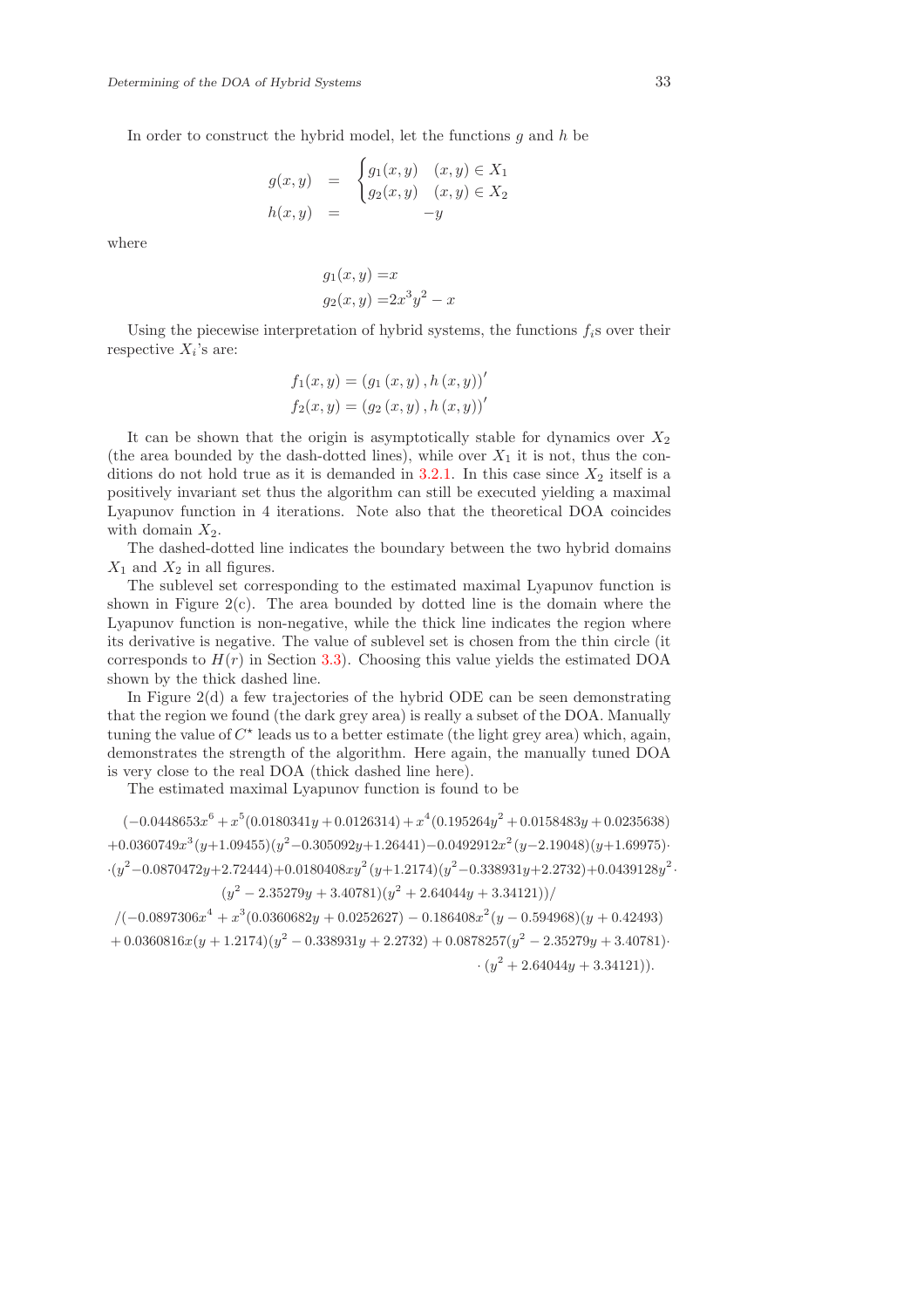The estimated Lyapunov function's time derivative is given by

 $(x(0.00805158x<sup>8</sup>+x<sup>7</sup>(-0.00647284y-0.00453368)+0.034754x<sup>6</sup>(y-0.533202)(y+0.421965)$  $-0.00789933x^{5}(y+1.19235)(y^{2}-0.635437y+1.64973)-0.102683x^{4}(y^{2}-1.69209y+1.34265)$  $\cdot (y^2 + 1.60552y + 1.24899) + 0.0289652x^3(y + 0.971945)(y^2 - 1.11574y + 1.964164)$  $\cdot(y^2+1.1252y+1.08393)+0.0856599x^2(y^2-2.33439y+3.41084)(y^2+0.0772159y+0.107608)$  $+(y^2+2.63214y+3.31506)+0.00633779x(y+1.2174)(y^2-2.35279y+3.40781)(y^2-0.338931y)$  $2.2732)(y^2+2.64044y+3.34121)+0.00771335(y^2-2.35279y+3.40781)(y^2-2.35279y+3.40781)$  $\cdot (y^2 + 2.64044y + 3.34121)(y^2 + 2.64044y + 3.34121)) \left( \begin{cases} x & x^2y^2 \ge 1 \\ 0 & y \le 1 \end{cases} \right)$  $\begin{pmatrix} x^2y^2 \ge 1 \\ 2x^3y^2 - x \end{pmatrix}$  otherwise  $+ y^2(0.0517688x^8 - 0.00554989x^7(y + 2.21773) + x^6(-0.034754y^2 - 0.00669958)$  $y=0.023599)+0.0319493x^{5}$  $(y=1.17169)(y^{2}+1.57296y+1.36317)+0.036961x^{4}(y=1.77959)$  $(y+1.93546)(y^2+0.403155y+3.88414)+0.00711639x^3(y-1.58435)(y+0.621309)(y+1.7218)$  $(y^2 - 0.29928y + 4.96928) + 0.031441x^2(y - 0.657981)(y + 0.439392)(y^2 - 2.39252)$  $y + 3.36771(y^2 + 2.66083y + 3.4047) - 0.00633779x(y + 1.2174)(y^2 - 2.35279)$  $y + 3.40781(y^2 - 0.338931y + 2.2732)(y^2 + 2.64044y + 3.34121) - 0.00771335$  $(y^{2} - 2.35279y + 3.40781)(y^{2} - 2.35279y + 3.40781)(y^{2} + 2.64044y + 3.34121)$  $(y^2+2.64044y+3.34121)))/$  $/((-0.0897306x^4 + x^3(0.0360682y + 0.0252627) - 0.186408x^2$  $(y-0.594968)(y+0.42493)+0.0360816x(y+1.2174)(y^2-0.338931y+2.2732)+0.0878257$  $(y^2 - 2.35279y + 3.40781)(y^2 + 2.64044y + 3.34121))^2$ 

# 5. CONCLUSIONS AND FUTURE WORK

In this paper a method is proposed to systematically approximate the domain of attraction (DOA) of smooth hybrid non-linear systems. The proposed method is based on the algorithm of Vanelli and Vidyasagar [\[25\]](#page-18-2), and it is capable to give a subset of the DOA for non-linear hybrid (switching) systems where the dynamics is continuous on the boundary of the different regimes of the state space.

The method first constructs the overall Lyapunov function from the individual Lyapunov functions of the sub-dynamics in a rational function form by approximating a maximal Lyapunov function  $V_i$ . All the necessary functions and algorithms have been implemented in a *Mathematica*-package. In addition, a potentially conservative but computationally feasible method is proposed to estimate the overall DOA from the individual sub-Lyapunov functions using a maximal fitting hypersphere. A manually tuned approximation method based on the manual tuning of the level value has also been proposed for two-dimensional systems.

The performance of the method was investigated by simulations using two twodimensional example systems. The estimated DOA based on the maximal fitting hy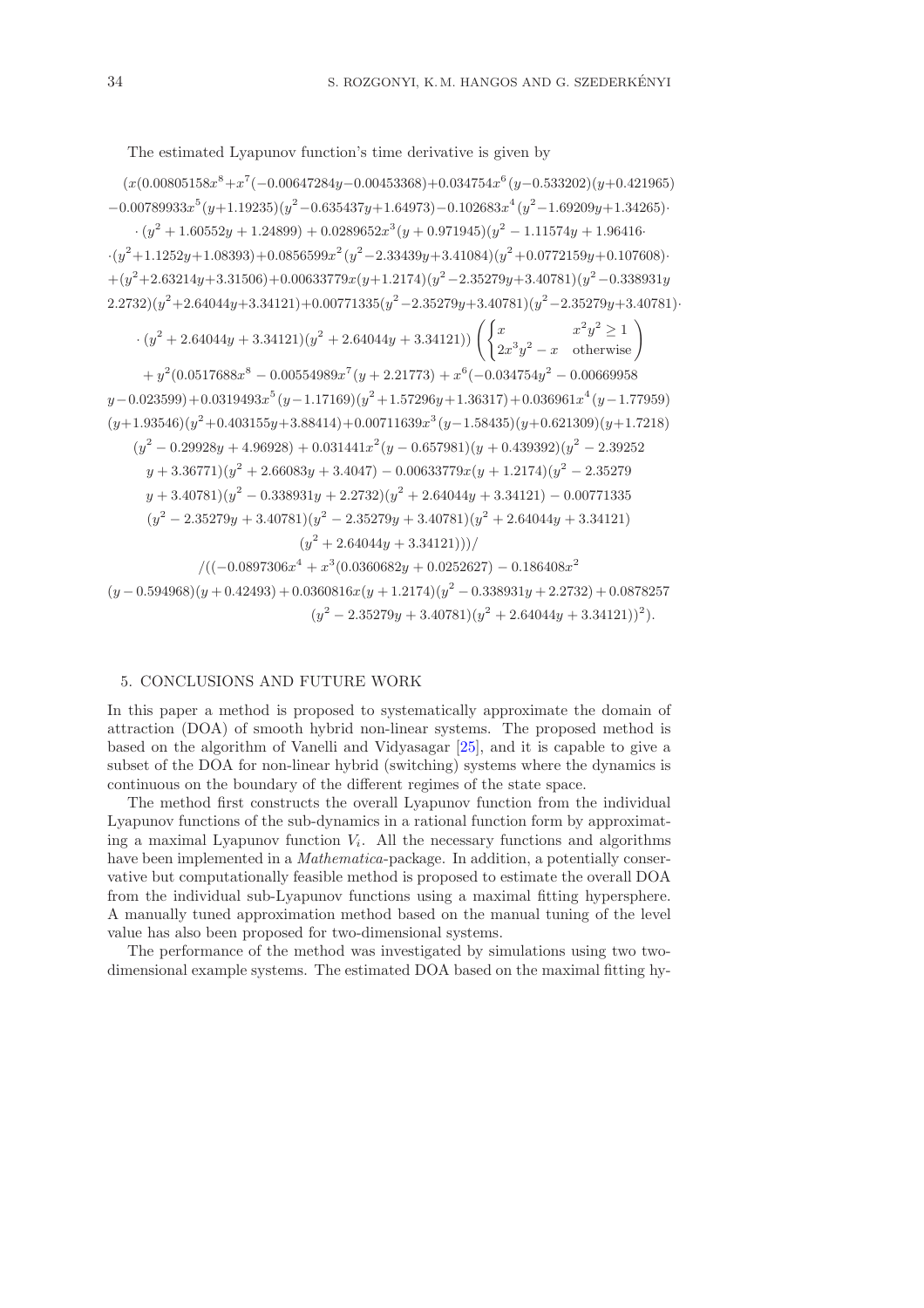persphere could be substantially improved by the proposed manual tuning method, and thus a good but still conservative estimate of the real DOA has been achieved.

Further work will be focused on using advanced optimization methods for the improvement of the automatic DOA computation part of the algorithm and defining less restrictive conditions for the system dynamics.

APPENDIX

#### Properties of maximal Lyapunov-functions

<span id="page-16-2"></span>Proofs of the next two theorems can be found in [\[25\]](#page-18-2).

**Theorem A.1.** Suppose f is continuously differentiable in some neighbourhood of the origin. Then there exists a continuous function  $V: A \to \mathbb{R}_0^+$  and  $\gamma: \mathbb{R}_0^+ \to \mathbb{R}_0^+$ which is continuous, monotonically increasing and  $\gamma(0) = 0$  ( $\gamma$  belongs to class K due to Hahn in [\[11\]](#page-17-20)) such that

(i) 
$$
V(0) = 0, V(x) > 0, \forall x \in A \setminus \{0\},
$$

(ii) 
$$
\dot{V}(x) = -\gamma(|x|), \forall x \in A,
$$

(iii) 
$$
V(x) \to \infty
$$
 as  $x \to \partial A$ .

Moreover, if f is Lipschitz-continuous on A then  $V$  can be selected to be continuously differentiable on A and

(iv) 
$$
V(x) \to \infty
$$
 as  $|x| \to \infty$ .

<span id="page-16-3"></span>**Theorem A.2.** Suppose f is Lipschitz-continuous on A. Then in order for an open set  $B$  containing the origin to be the DOA of system  $(1)$ , it is necessary and sufficient that there exists a continuous function  $V : B \to \mathbb{R}^+_0$  and a positive definite function  $\psi$  such that conditions of Theorem [2.7](#page-3-0) hold true.

# ACKNOWLEDGEMENT

This research work has been partially supported by the Hungarian Scientific Research Fund through grant no. K67625 and by the Control Engineering Research Group of the Budapest University of Technology and Economics. The third author is a grantee of the Bolyai János Research Scholarship of the Hungarian Academy of Sciences.

(Received March 3, 2008)

## **REFERENCES**

- <span id="page-16-0"></span>[1] St. Balint, E. Kaslik, A. M. Balint, and A. Grigis: Methods for determination and approximation of the domain of attraction in the case of autonomous discrete dynamical systems. Adv. Difference Equations 2006,doi:10.1155/ADE/2006/23939.
- <span id="page-16-1"></span>[2] N. P. Bhatia and G. P. Szegő: Stability Theory of Dynamical Systems. Springer-Verlag, Berlin 1970.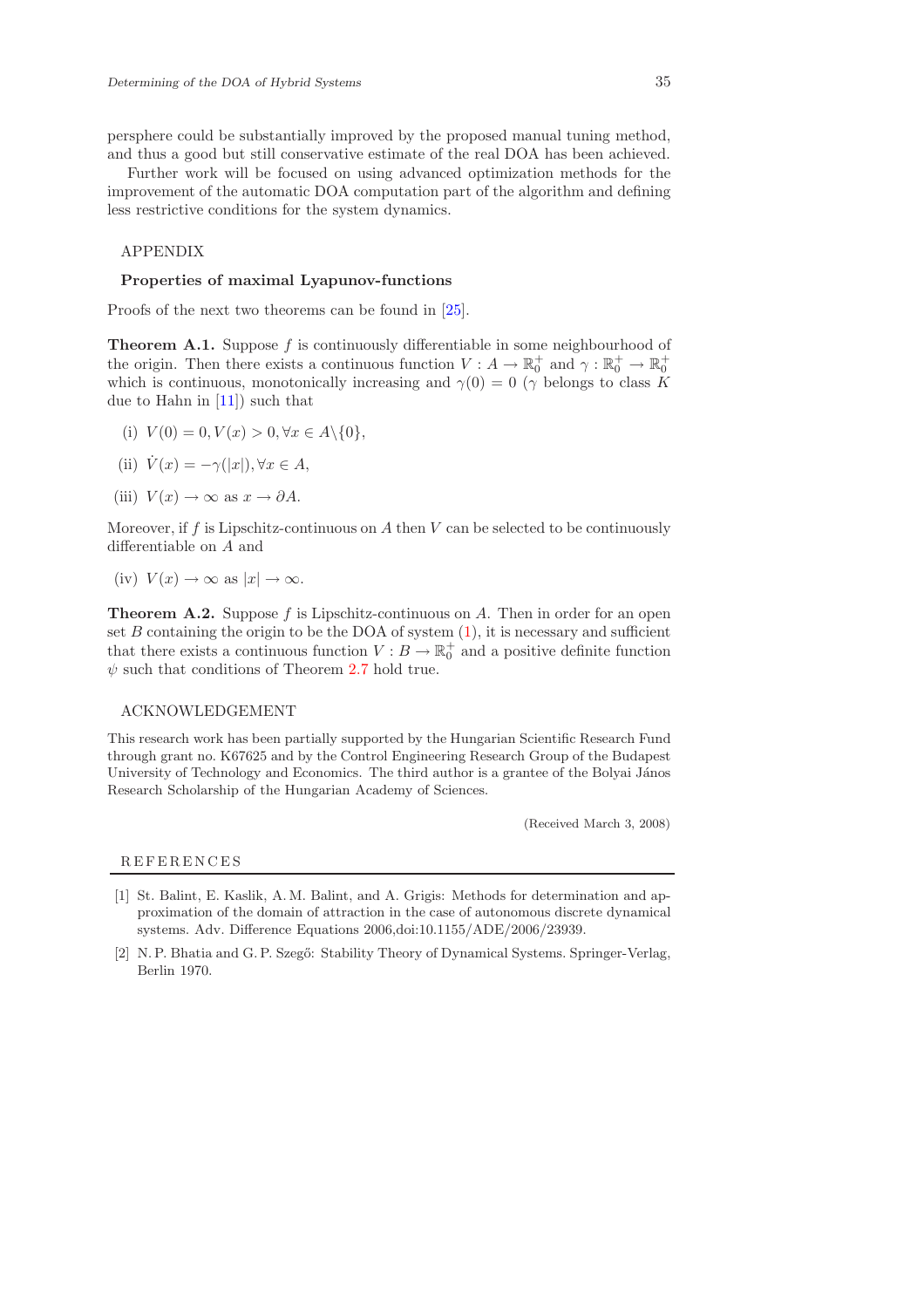- <span id="page-17-17"></span>[3] M. S. Branicky: Multiple Lyapunov functions and other analysis tools for switched and hybrid systems. IEEE Trans. Automat. Control 43 (1998), 475–482.
- <span id="page-17-5"></span>[4] G. Chesi: Estimating the domain of attraction for uncertain polynomial systems. Automatica 40 (2004), 11, 1981–1986.
- <span id="page-17-6"></span><span id="page-17-3"></span>[5] C. Chesi: Domain of attraction: estimates for non-polynomial systems via LMIs. In: Proc. 16th IFAC World Congress on Automatic Control 2005.
- <span id="page-17-7"></span>[6] C. Chesi: Estimating the domain of attraction via union of continuous families of Lyapunov estimates. Systems Control Lett. 56 (2007), 4, 326–333.
- [7] G. Chesi, A. Garulli, A. Tesi, and A. Vicino: Solving quadratic distance problems: an LMI-based approach. IEEE Trans. Automat. Control 48 (2003), 2, 200–212.
- <span id="page-17-9"></span>[8] E. A. Coddington and N. Levinson: Theory of Ordinary Differential Equations. McGill-Hill Book Company, New York – Toronto – London 1955.
- <span id="page-17-11"></span>[9] L. T. Grujić, J.-P. Richard, P. Borne, and J.-C. Gentina: Stability Domains. CRC Press, Boca Raton, London, New York, Washington D.C., 2003.
- <span id="page-17-4"></span>[10] O. Hachicho and B. Tibken: Estimating domains of attraction of a class of nonlinear dynamical systems with LMI methods based on the theory of moments. In: Proc. 41st IEEE Conference on Decision and Control 2002.
- <span id="page-17-20"></span><span id="page-17-1"></span>[11] W. Hahn: Stability of Motion. Springer-Verlag, New York 1967.
- [12] E. Kaslik, A.M. Balint, and St. Balint: Methods for Determination and Approximation of the Domain of Attraction. Research Report 2004.
- <span id="page-17-2"></span>[13] H.W. Knobloch and F. Kappel: Gewöhnlich Differentialgleichungen. Teubner Verlag, Stuttgart 1974.
- <span id="page-17-10"></span><span id="page-17-0"></span>[14] J. P. LaSalle: The Stability of Dynamical Systems. SIAM, Philadelphia 1976.
- [15] J. P. LaSalle and S. Lefschetz: Stability by Lyapunov's Direct Method with Applications. Academic Press, New York 1961.
- <span id="page-17-14"></span>[16] S.-H. Lee and J.-T. Lim: Stability Analysis of Switched Systems with Impulse Effects. Research Report, Korea Advanced Institute of Science and Technology 1999.
- <span id="page-17-15"></span>[17] Z. G. Li, C. Y. Wen, and and Y. C. Soh: A unified approach for stability analysis of impulsive hybrid systems. In: Proc. 38th IEEE Conference on Decision and Control 1999.
- <span id="page-17-12"></span><span id="page-17-8"></span>[18] D. Liberzon: Switching in Systems and Control. Birkhäuser, Boston 2003.
- [19] M. Malisoff and F. Mazenc: Constructions of Strict Lyapunov Functions for Discrete Time and Hybrid Time-Varying Systems. Research Report 2007.
- <span id="page-17-16"></span>[20] S. Pettersson and B. Lennartson: LMI for Stability and Robustness of Hybrid Systems. Research Report I-96/005, Chalmers University of Technology, 1996.
- <span id="page-17-18"></span>[21] S. Pettersson and B. Lennartson: Exponential Stability Of Hybrid Systems Using Piecewise Quadratic Lyapunov Functions Resulting In LMIs. Research Report, Chalmers University of Technology 1999.
- <span id="page-17-19"></span>[22] Sz. Rozgonyi, K.M. Hangos, and G. Szederkényi: Improved Estimation Method of Region of Stability for Nonlinear Autonomous Systems. Research Report, Systems and Control Laboratory, Computer and Automation Research Institute 2006.
- <span id="page-17-13"></span>[23] H. Schumacher and A. van der Schaft: An Introduction to Hybrid Dynamical Systems. Springer-Verlag, Berlin 1999.